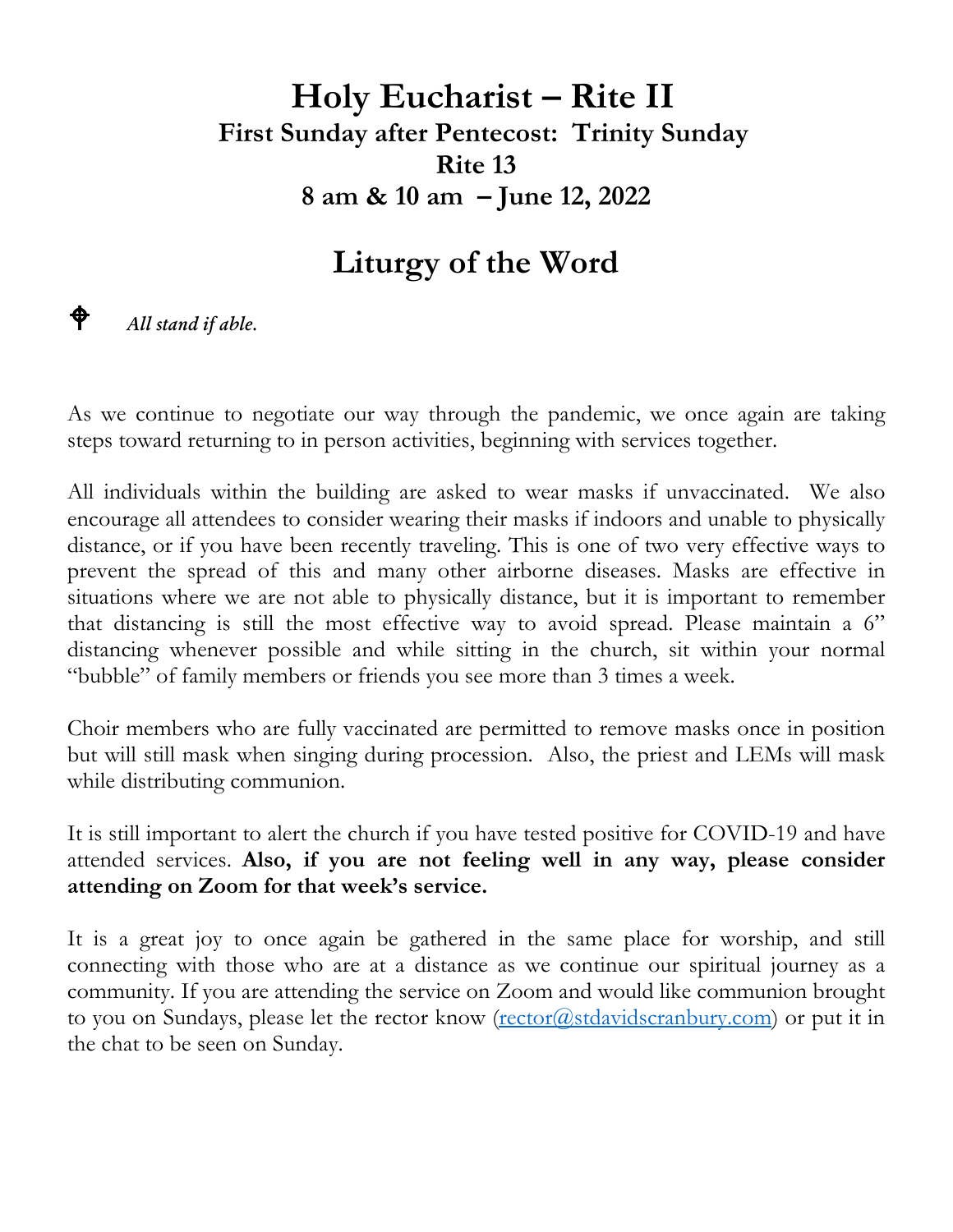**Preduce Special Music Katy Widmer-Boyer** 

# **Jordan Bailey: Introduction of Service**

| <b>Processional Hymn</b>   | Erica Spero, Piano<br><b>Joseph Eswine, Guitar</b>                                                                                                                                                                                                                                |
|----------------------------|-----------------------------------------------------------------------------------------------------------------------------------------------------------------------------------------------------------------------------------------------------------------------------------|
|                            | "Come, Now is the Time to Worship"                                                                                                                                                                                                                                                |
|                            | Come, now is the time to worship<br>Come, now is the time to give your heart<br>Come, just as you are to worship<br>Come, just as you are before your God<br>Come                                                                                                                 |
|                            | One day ev'ry tongue will confess you are God<br>One day ev'ry knee will bow<br>Still, the greatest treasure remains for those<br>Who gladly see you now.                                                                                                                         |
|                            | Come, now is the time to worship<br>Come, now is the time to give your heart<br>Come, just as you are to worship<br>Come, just as you are before your God<br>Come                                                                                                                 |
| Maddi Clissold:<br>People: | Blessed be God: Father, Son, and Holy Spirit.<br>And blessed be his kingdom, now and for ever. Amen.                                                                                                                                                                              |
| Maddi:                     | Almighty God, to you all hearts are open, all desire known, and<br>from you no secrets are hid: Cleanse the thoughts of our hearts<br>by the inspiration of your Holy Spirit, that we may perfectly love<br>you, and worthily magnify your holy Name; through Christ our<br>Lord. |
| People:                    | Amen.                                                                                                                                                                                                                                                                             |

# **The Collect of the Day**

| Celebrant | The Lord be with you. |
|-----------|-----------------------|
| People    | And also with you.    |
| Celebrant | Let us pray.          |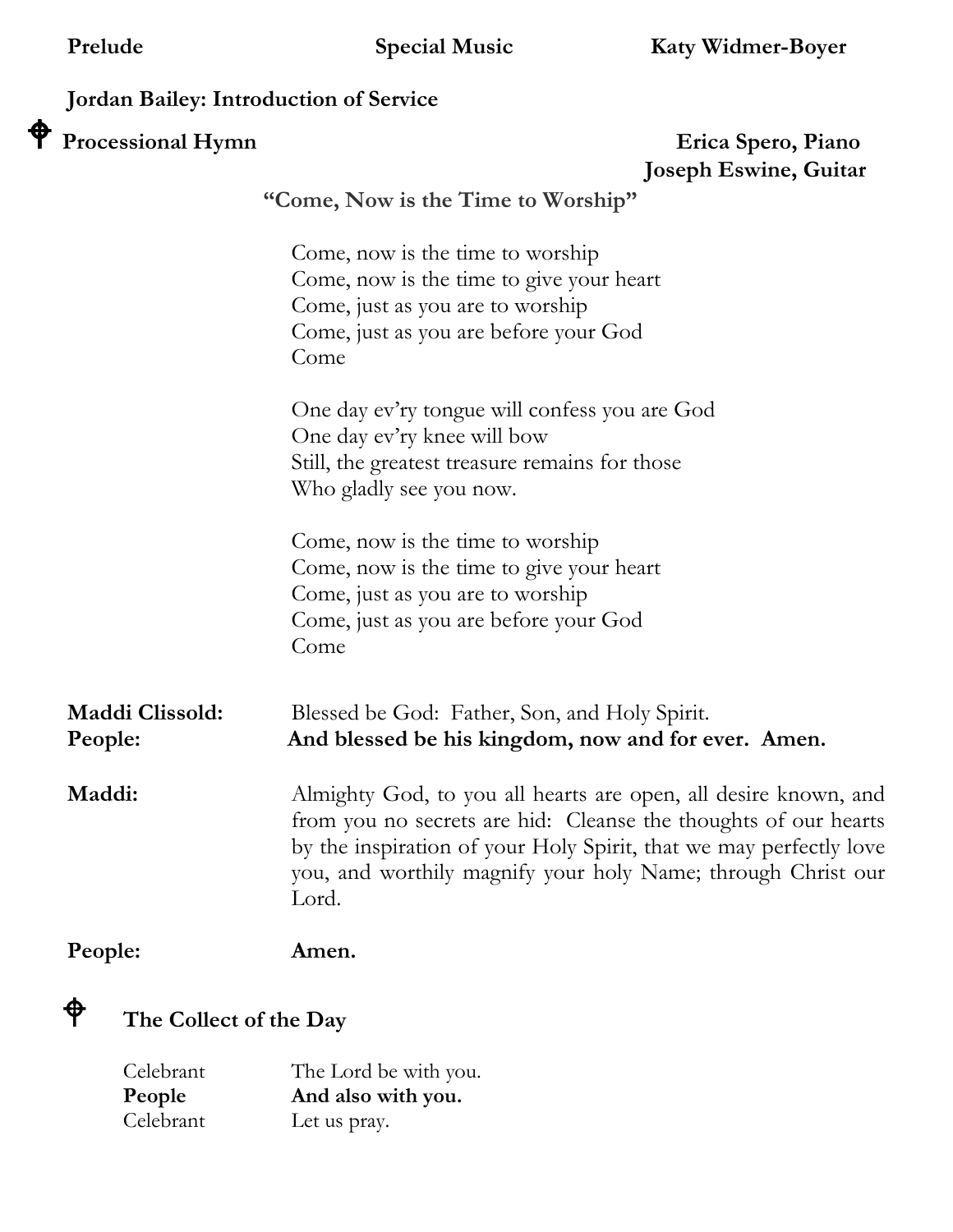| <b>Maddie Katona:</b> | Almighty and everlasting God, you have given to us your           |
|-----------------------|-------------------------------------------------------------------|
|                       | servants grace, by the confession of a true faith, to acknowledge |
|                       | the glory of the eternal Trinity, and in the power of your divine |
|                       | Majesty to worship the Unity: Keep us steadfast in this faith and |
|                       | worship, and bring us at last to see you in your one and eternal  |
|                       | glory, O Father; who with the Son and the Holy Spirit live and    |
|                       | reign, one God, for ever and ever. Amen.                          |
|                       |                                                                   |

*Please be seated* 

| The Message |
|-------------|
|             |

**Madeleine Peeters:** A reading from the book of Proverbs.

 Do you hear Lady Wisdom calling? Can you hear Madame Insight raising her voice? She's taken her stand at First and Main, at the busiest intersection. Right in the city square where the traffic is thickest, she shouts, "You—I'm talking to all of you, everyone out here on the streets! Listen, you idiots—learn good sense! You blockheads—shape up! Don't miss a word of this—I'm telling you how to live well, I'm telling you how to live at your best. My mouth chews and savors and relishes truth— I can't stand the taste of evil! You'll only hear true and right words from my mouth; not one syllable will be twisted or skewed. You'll recognize this as true—you with open minds; truth-ready minds will see it at once. Prefer my life-disciplines over chasing after money, and God-knowledge over a lucrative career. For Wisdom is better than all the trappings of wealth; nothing you could wish for holds a candle to her. "God sovereignly made me—the first, the basic— before he did anything else. I was brought into being a long time ago, well before Earth got its start. I arrived on the scene before Ocean, yes, even before Springs and Rivers and Lakes. Before Mountains were sculpted and Hills took shape, I was already there, newborn; Long before God stretched out Earth's Horizons, and tended to the minute details of Soil and Weather, And set Sky firmly in place, I was there. When he mapped and gave borders to wild Ocean, built the vast vault of Heaven, and installed the fountains that fed Ocean, When he drew a boundary for Sea, posted a sign that said no trespassing, And then staked out Earth's Foundations, I was right there with him, making sure everything fit. Day after day I was there, with my joyful applause, always enjoying his company, Delighted with the world of things and creatures, happily celebrating the human family.

Madeleine: The Word of the Lord. **People: Thanks be to God.**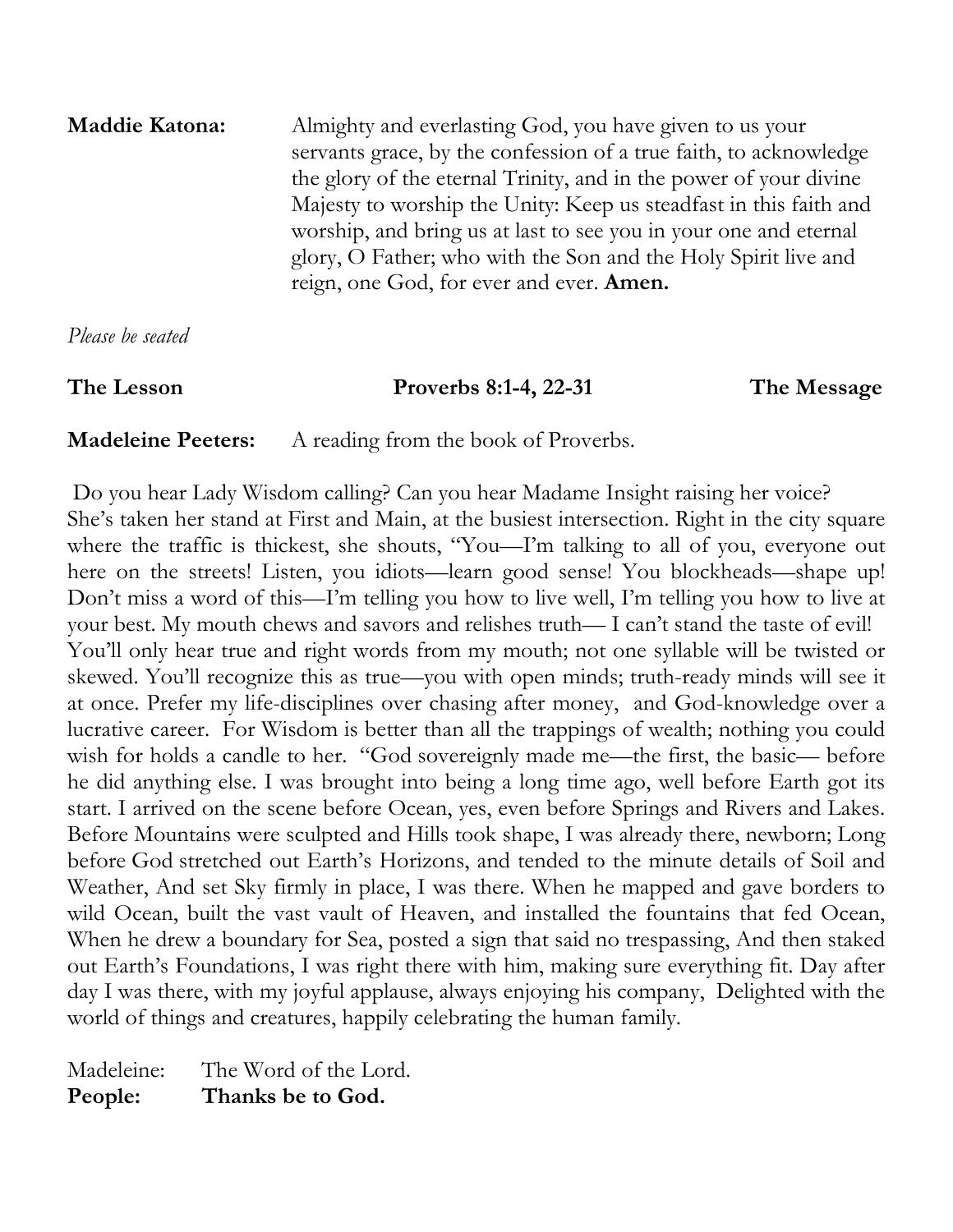**Psalm 8: The Message** 

**Brennan Clissold:** Psalm 8 will be read responsively by half verse.

 God, brilliant Lord, **yours is a household name**.

 Nursing infants gurgle choruses about you; **toddlers shout the songs** 

That drown out enemy talk, **and silence atheist babble.** 

I look up at your macro-skies, dark and enormous, your handmade sky-jewelry, **M Moon and stars mounted in their settings.** 

Then I look at my micro-self and wonder, **Why do you bother with us?** 

Why take a second look our way? Yet we've so narrowly missed being gods, **bright with Eden's dawn light.** 

You put us in charge of your handcrafted world, **repeated to us your Genesis-charge,** 

Made us stewards of sheep and cattle, **even animals out in the wild,** 

Birds flying and fish swimming, **whales singing in the ocean deeps.** 

God, brilliant Lord, **your name echoes around the world.**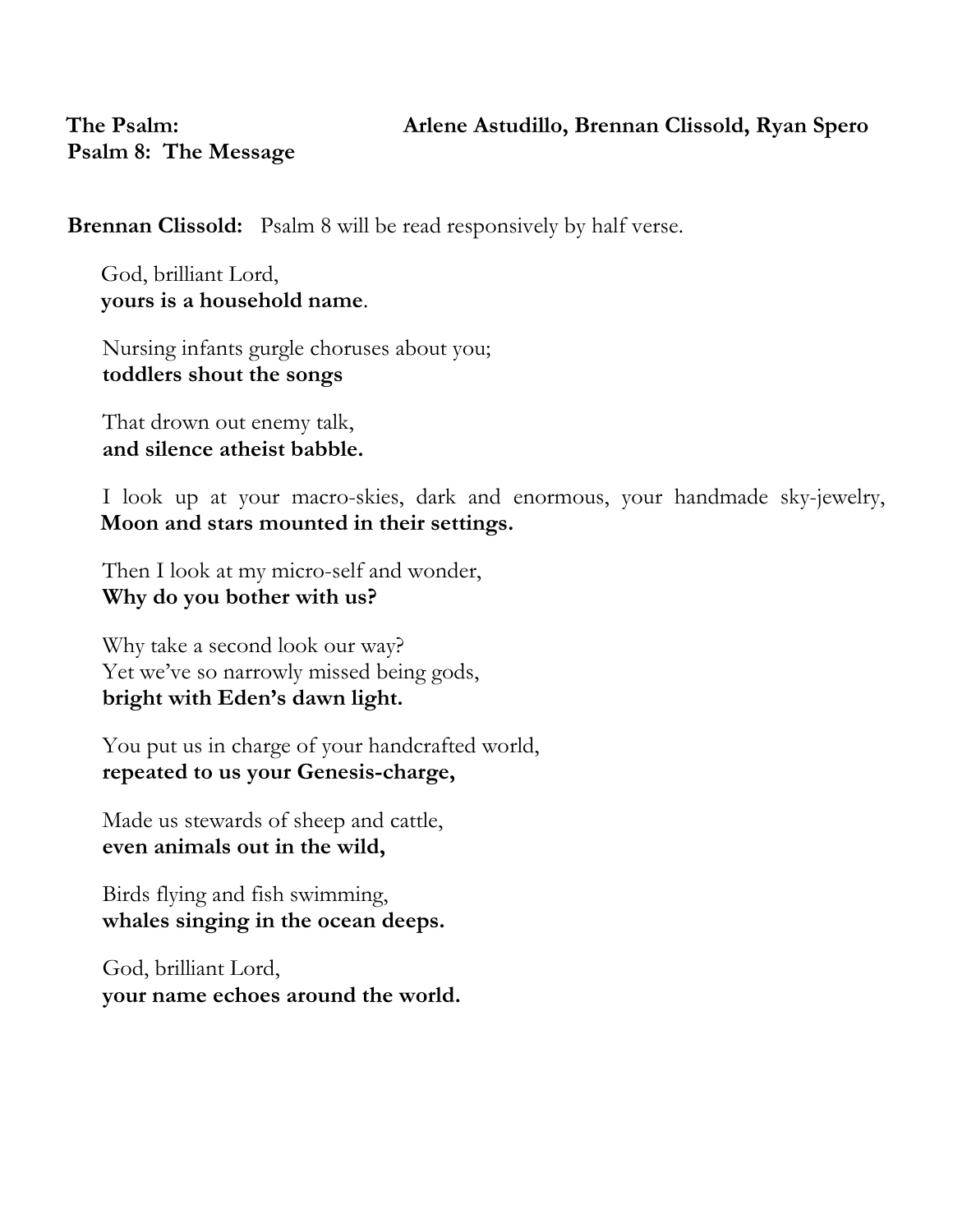| The Lesson          | <b>Romans</b> 5: 1-5              | The Message |
|---------------------|-----------------------------------|-------------|
| <b>Erica Spero:</b> | A reading from the book of Romans |             |

By entering through faith into what God has always wanted to do for us—set us right with him, make us fit for him—we have it all together with God because of our Master Jesus. And that's not all: We throw open our doors to God and discover at the same moment that he has already thrown open his door to us. We find ourselves standing where we always hoped we might stand—out in the wide open spaces of God's grace and glory, standing tall and shouting our praise. There's more to come: We continue to shout our praise even when we're hemmed in with troubles, because we know how troubles can develop passionate patience in us, and how that patience in turn forges the tempered steel of virtue, keeping us alert for whatever God will do next. In alert expectancy such as this, we're never left feeling shortchanged. Quite the contrary—we can't round up enough containers to hold everything God generously pours into our lives through the Holy Spirit!

> Erica: The Word of the Lord. **People: Thanks be to God.**

**Sequence Hymn Erica Spero, Piano Joseph Eswine, Guitar** 

#### **"Shout to the Lord"**

My Jesus, my savior Lord, there is none like you. All of my days I want to praise The wonders of your mighty love. My comfort, my shelter, Tower of refuge and strength, Let every breath All that I am Never cease to worship you.

Shout to the lord all the earth Let us sing Power and majesty, praise to the king! Mountains bow down and the seas will roar At the sound of your name.

 *(continue on next page)*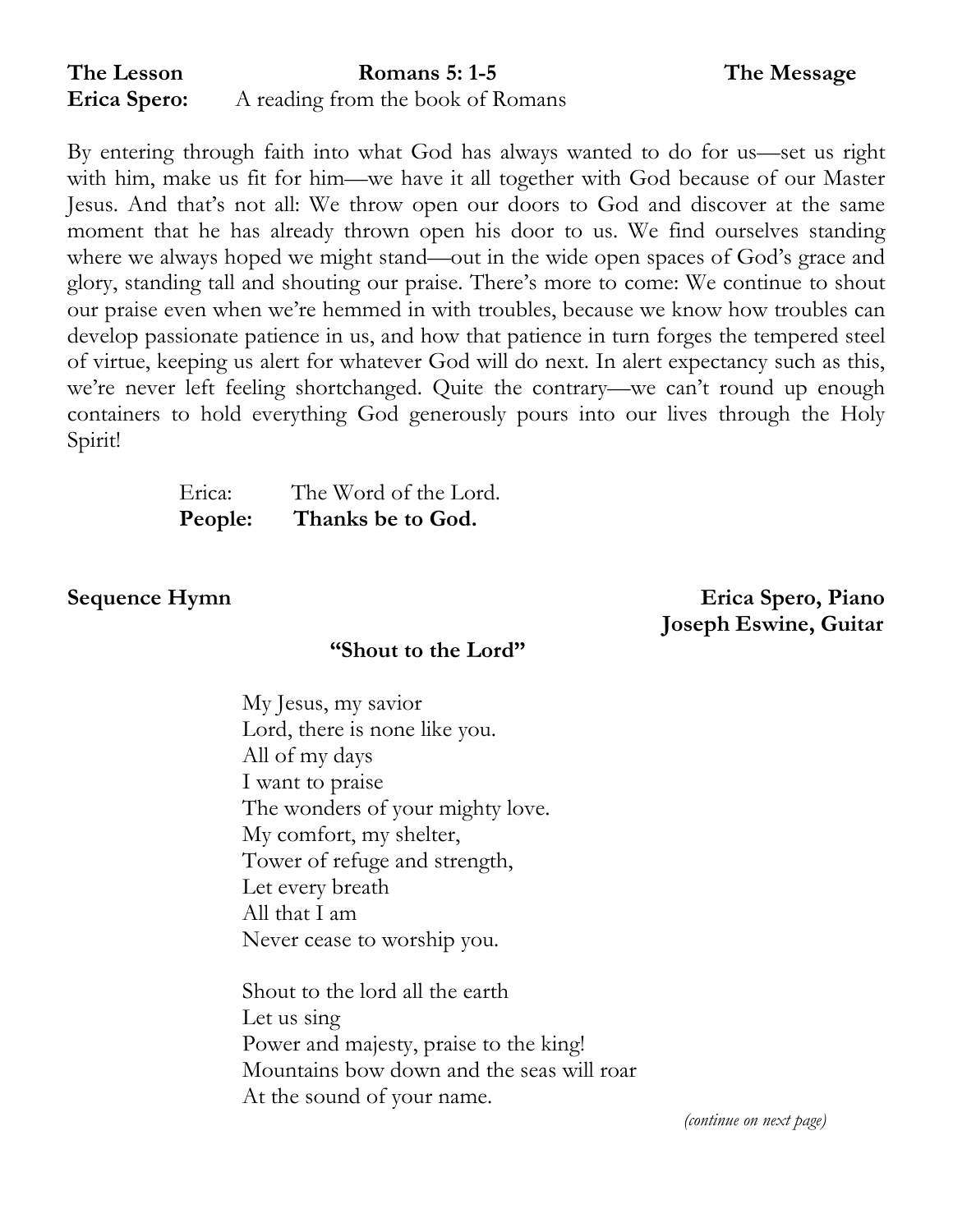I sing for joy at the work of your hands, Forever I'll love you, forever I'll stand. Nothing compares to the promise I have in your name.

I sing for joy at work of your hands, Forever I'll love you, forever I'll stand. Nothing compares to the promise I have in you

My Jesus, my savior Lord, there is none like you. All of my days I want to praise The wonders of your mighty love. My comfort, my shelter, Tower of refuge and strength, Let every breath All that I am Never cease to worship you.

Shout to the lord all the earth Let us sing Power and majesty, praise to the king! Mountains bow down and the seas will roar At the sound of your name.

I sing for joy at the work of your hands, Forever I'll love you, forever I'll stand. Nothing compares to the promise I have in your name.

I sing for joy at work of your hands, Forever I'll love you, forever I'll stand. Nothing compares to the promise I have in Nothing compares to the promise I have in, Nothing compares to the promise I have in you.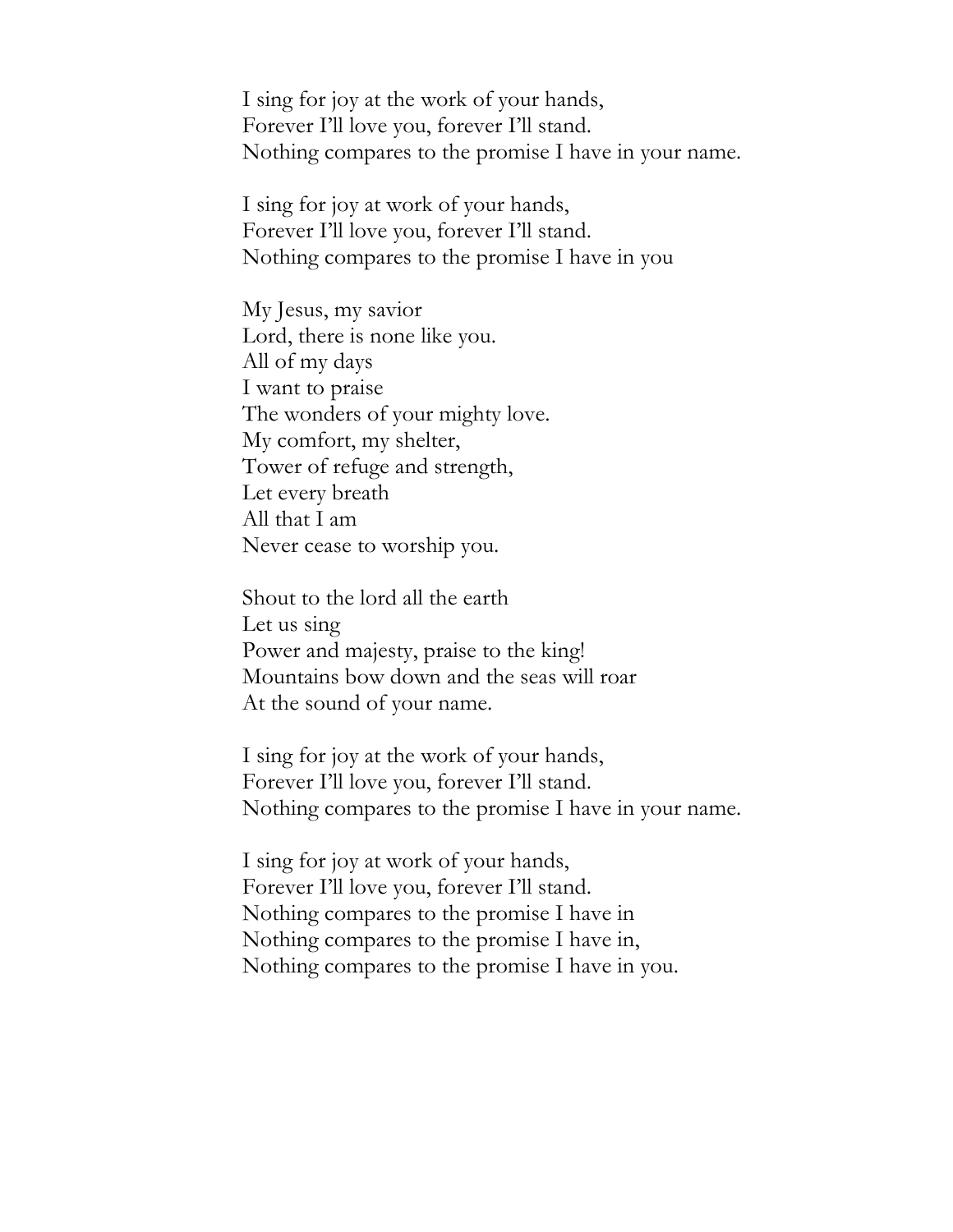**Jordan Bailey:** A reading from the Gospel according to John**.** 

"I still have many things to tell you, but you can't handle them now. But when the Friend comes, the Spirit of the Truth, he will take you by the hand and guide you into all the truth there is. He won't draw attention to himself, but will make sense out of what is about to happen and, indeed, out of all that I have done and said. He will honor me; he will take from me and deliver it to you. Everything the Father has is also mine. That is why I've said, 'He takes from me and delivers to you.

| Jordan: | The Word of the Lord. |
|---------|-----------------------|
| People: | Thanks be to God.     |

# **The Sermon Maddie Katona, Madeleine Peeters, C Charlotte Clissold, Jason Whitlock, Joseph Allen Eswine**

# **The Renewal of Baptismal Vows**

|                        | Maddie Katona: Do you reaffirm your renunciation of evil and renew your<br>commitment to Jesus Christ?                                                                                                                                                                                                                                                                                                           |
|------------------------|------------------------------------------------------------------------------------------------------------------------------------------------------------------------------------------------------------------------------------------------------------------------------------------------------------------------------------------------------------------------------------------------------------------|
| People:                | I do.                                                                                                                                                                                                                                                                                                                                                                                                            |
| Charlotte<br>Clissold: | Do you believe in God the Father?                                                                                                                                                                                                                                                                                                                                                                                |
| People:                | I believe in God, the Father Almighty, creator<br>of heaven and earth.                                                                                                                                                                                                                                                                                                                                           |
| Maddie:                | Do you believe in Jesus Christ, the Son of God?                                                                                                                                                                                                                                                                                                                                                                  |
| People:                | I believe in Jesus Christ, his only Son, our Lord.<br>He was conceived by the power of the Holy Spirit and born<br>of the Virgin Mary. He suffered under Pontius Pilate, was<br>crucified, died, and was buried. He descended to the dead.<br>On the third day he rose again. He ascended into heaven,<br>and is seated at the right hand of the Father. He will come<br>again to judge the living and the dead. |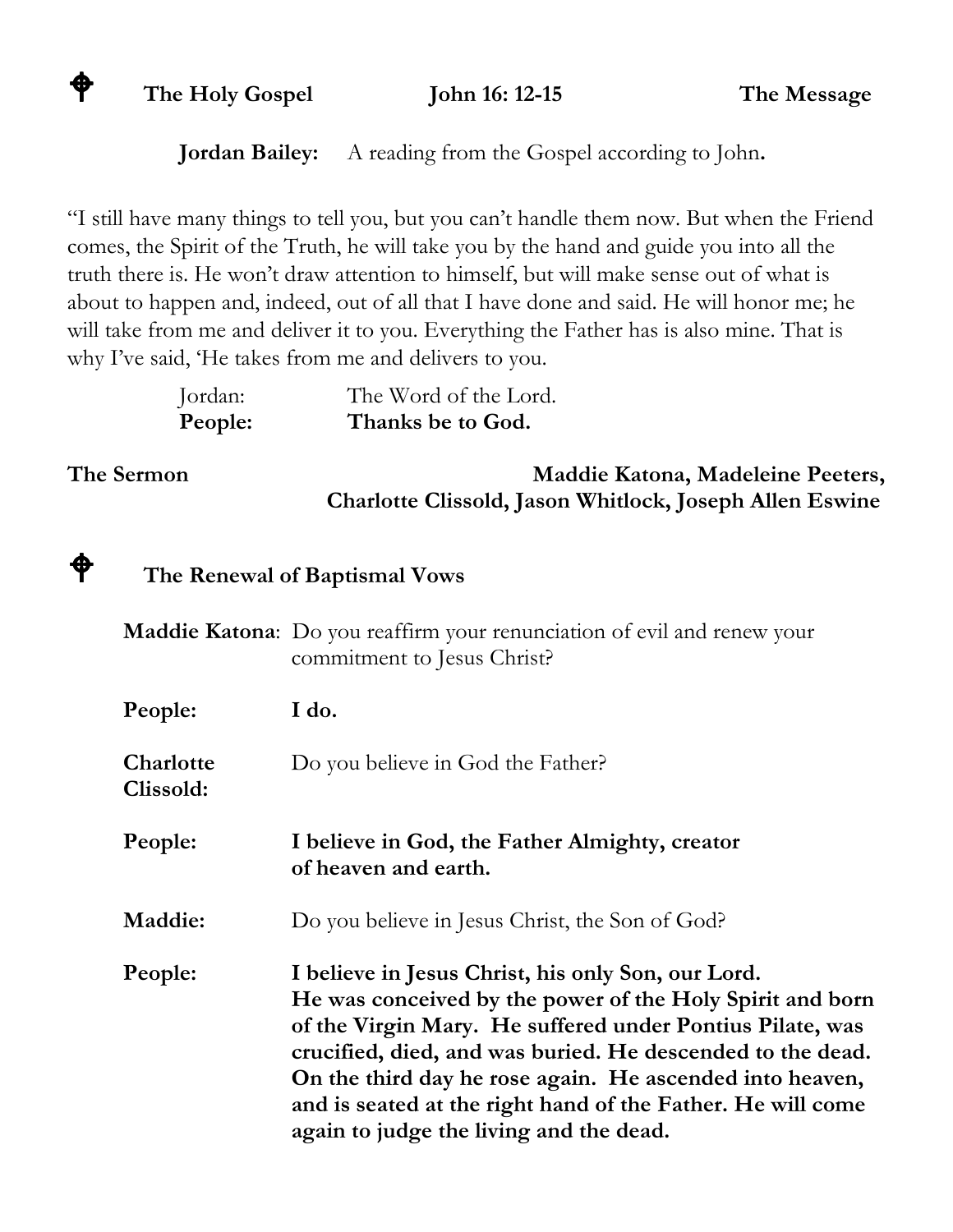| <b>Charlotte:</b> | Do you believe in God the Holy Spirit?                                                                                                                                                                                                   |
|-------------------|------------------------------------------------------------------------------------------------------------------------------------------------------------------------------------------------------------------------------------------|
| People:           | I believe in the Holy Spirit,<br>the holy catholic Church,<br>the communion of saints,<br>the forgiveness of sins,<br>the resurrection of the body,<br>and the life everlasting.                                                         |
| Maddie:           | Will you continue in the apostles' teaching and fellowship, in the<br>breaking of bread, and in the prayers?                                                                                                                             |
| People:           | I will, with God's help.                                                                                                                                                                                                                 |
| Charlotte:        | Will you persevere in resisting evil, and, whenever<br>you fall into sin, repent and return to the Lord?                                                                                                                                 |
| People:           | I will, with God's help.                                                                                                                                                                                                                 |
| Maddie:           | Will you proclaim by word and example the Good<br>News of God in Christ?                                                                                                                                                                 |
| People:           | I will, with God's help.                                                                                                                                                                                                                 |
| <b>Charlotte:</b> | Will you seek and serve Christ in all persons, loving<br>your neighbor as yourself?                                                                                                                                                      |
| People:           | I will, with God's help.                                                                                                                                                                                                                 |
| Maddie:           | Will you strive for justice and peace among all people, and<br>respect the dignity of every human being?                                                                                                                                 |
| People:           | I will, with God's help.                                                                                                                                                                                                                 |
| Officiant:        | May Almighty God, the Father of our Lord Jesus Christ, who has<br>given us a new birth by water and the Holy Spirit, and bestowed<br>upon us the forgiveness of sins, keep us in eternal life by his<br>grace, in Christ Jesus our Lord. |
| People:           | Amen.                                                                                                                                                                                                                                    |

*Please be seated*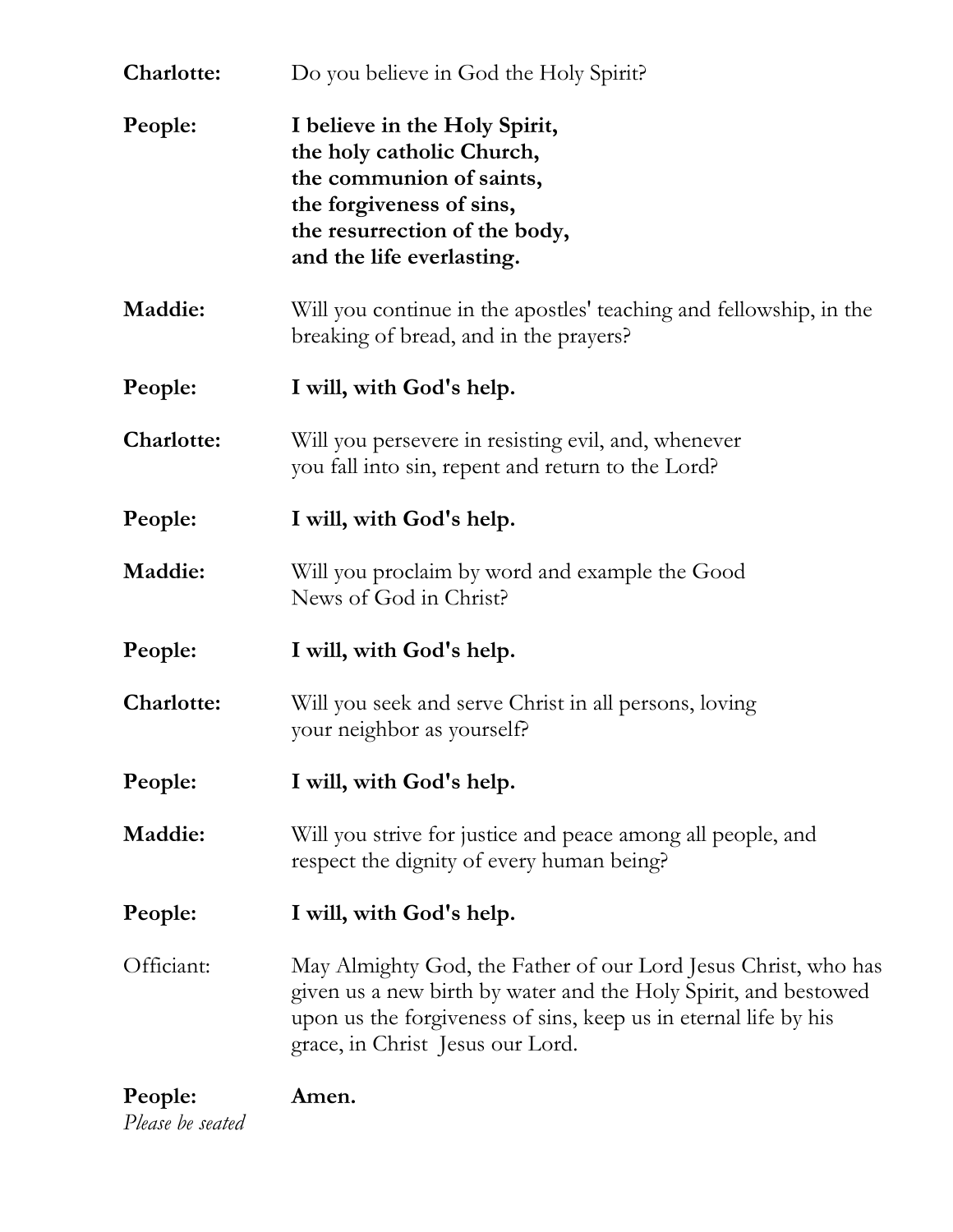### **Celebration of Adulthood**

*The Celebrities together with their parents, sponsors, the other participants in the Rite 13 Class, and the Officiant move in front of the altar.* 

**Abbi Clissold, Jen Elizondo, AJ Polanco:** 

**We present Maddie Katona, Madeleine Peeters, Charlotte Clissold, Jason Whitlock, Colin Duck, Joseph Eswine, and Erica Spero who this day move from childhood to adulthood.** 

#### **Officiant:**

Dear People of God: The transformation from childhood to adulthood marks one of God's great gifts. Today we celebrate the gift of adulthood with Maddie, Madeleine, Charlotte, Jason, Colin, Joseph, and Erica. By the grace of God you have all lived through the pains and joys of childhood, and have grown strong. Now, as adults, it is given to you to share God's power of creation. Human beings, because they are made in God's image, are the only creatures on earth who can choose how to use their creative power—not only to create new life, but also to shape the world according to God's purpose. God calls us to use this gift to build and not to destroy.

Maddi, Madeleine, Charlotte, Jason, Colin, Joseph, and Erica are you aware of God's gift to you and the responsibility to use it wisely?

| Celebrity:          | I am.                                                                                                                                                                                                                                                                                         |
|---------------------|-----------------------------------------------------------------------------------------------------------------------------------------------------------------------------------------------------------------------------------------------------------------------------------------------|
| Officiant:          | Let us join with these young persons in reciting Psalm 139. The<br>congregation is asked to repeat the antiphon.                                                                                                                                                                              |
| <b>Celebrities:</b> | Lord, you have searched me out and known me;<br>you know my sitting down and my rising up;<br>you discern my thoughts from a far.<br>If I take the wings of the morning and dwell in the uttermost part of<br>the sea,<br>Even there your hand will lead me and your right hand hold me fast. |
| People:             | Your works are wonderful, and I know it well.                                                                                                                                                                                                                                                 |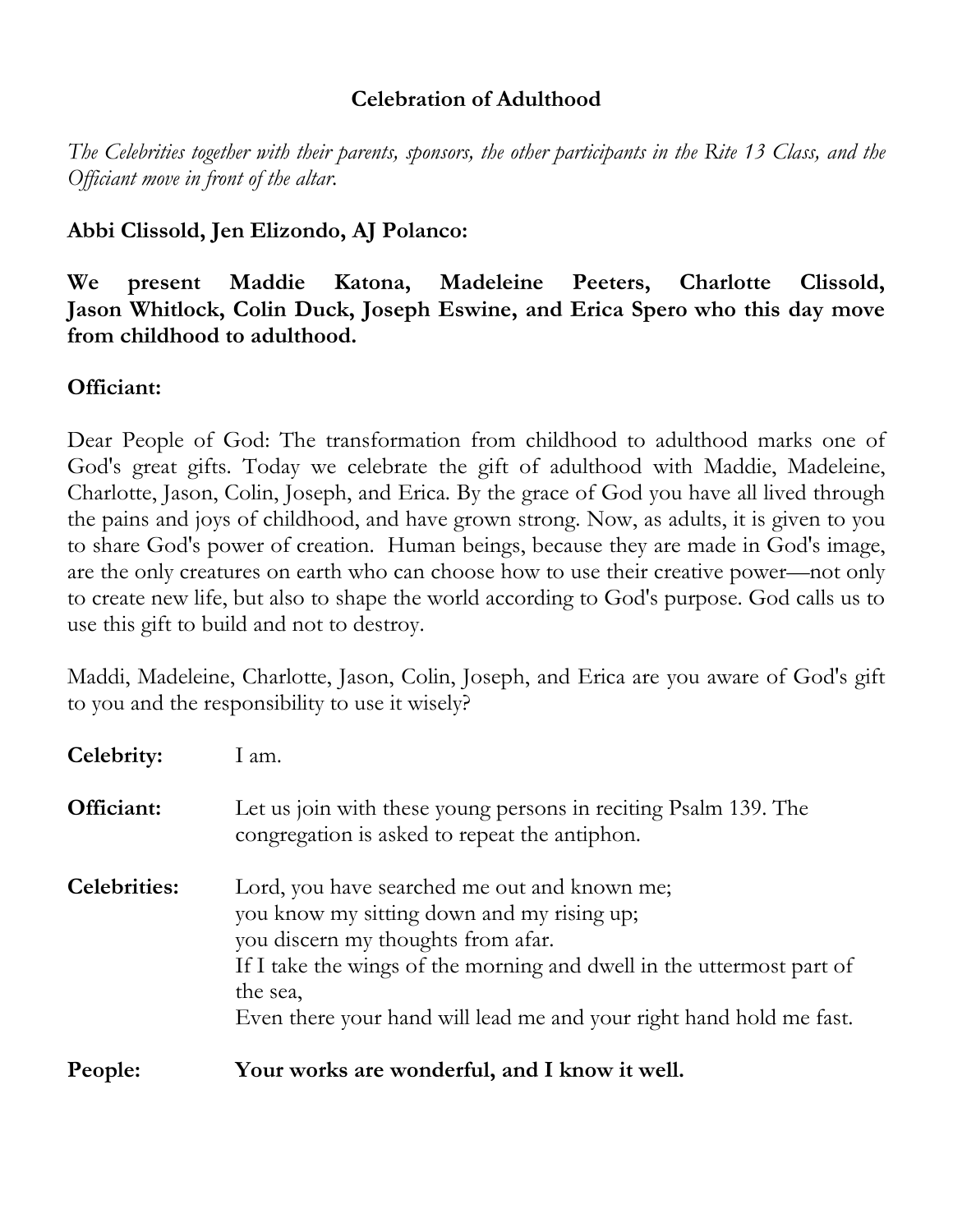| <b>Celebrities:</b> | For you yourself created my inmost parts;<br>you knit me together in my mother's womb.<br>I will thank you because I am marvelously made;                                                                                                                                                                                                                                                                                                                                                                                                                                                                                                                     |
|---------------------|---------------------------------------------------------------------------------------------------------------------------------------------------------------------------------------------------------------------------------------------------------------------------------------------------------------------------------------------------------------------------------------------------------------------------------------------------------------------------------------------------------------------------------------------------------------------------------------------------------------------------------------------------------------|
| People:             | Your works are wonderful, and I know it well.                                                                                                                                                                                                                                                                                                                                                                                                                                                                                                                                                                                                                 |
| <b>Celebrities:</b> | My body was not hidden from you,<br>while I was being made in secret<br>and woven in the depths of the earth.<br>Your eyes beheld my limbs, yet unfinished in the<br>womb; all of them were written in your book;<br>they were fashioned day by day,<br>when as yet there were none of them.                                                                                                                                                                                                                                                                                                                                                                  |
| People:             | Your works are wonderful, and I know it well.                                                                                                                                                                                                                                                                                                                                                                                                                                                                                                                                                                                                                 |
| <b>Celebrities:</b> | Search me out, O God, and know my heart;<br>try me and know my restless thoughts.<br>Look well whether there be any wickedness in me and lead me in the<br>way that is everlasting.                                                                                                                                                                                                                                                                                                                                                                                                                                                                           |
| People:             | Your works are wonderful, and I know it well.                                                                                                                                                                                                                                                                                                                                                                                                                                                                                                                                                                                                                 |
| Officiant:          | When Mary and Joseph searched for Jesus and found him in the<br>temple, talking with the elders, they realized that he was a child no<br>longer. So these parents stand watching their daughters and sons grow<br>beyond childhood. Let us pray for them.                                                                                                                                                                                                                                                                                                                                                                                                     |
|                     | O God, bless Brian, Catherine, Stephanie, Bill, Abbi, Brian, Alison,<br>Kim, Mike, Maria, Rick, Renee, and Keith the parents of these young<br>people. Rejoice with them as their children become adults. Strengthen<br>them that they may support their children as they begin the journey<br>toward adulthood. Uphold these parents by your Spirit, that they may<br>comfort their children although they can neither walk the road for them<br>nor shield them from pain. Carry them both safely through this<br>journey, so that one day they may stand together as adults and friends, a<br>joy and a comfort to each other all the days of their lives. |
| People:             | Amen.                                                                                                                                                                                                                                                                                                                                                                                                                                                                                                                                                                                                                                                         |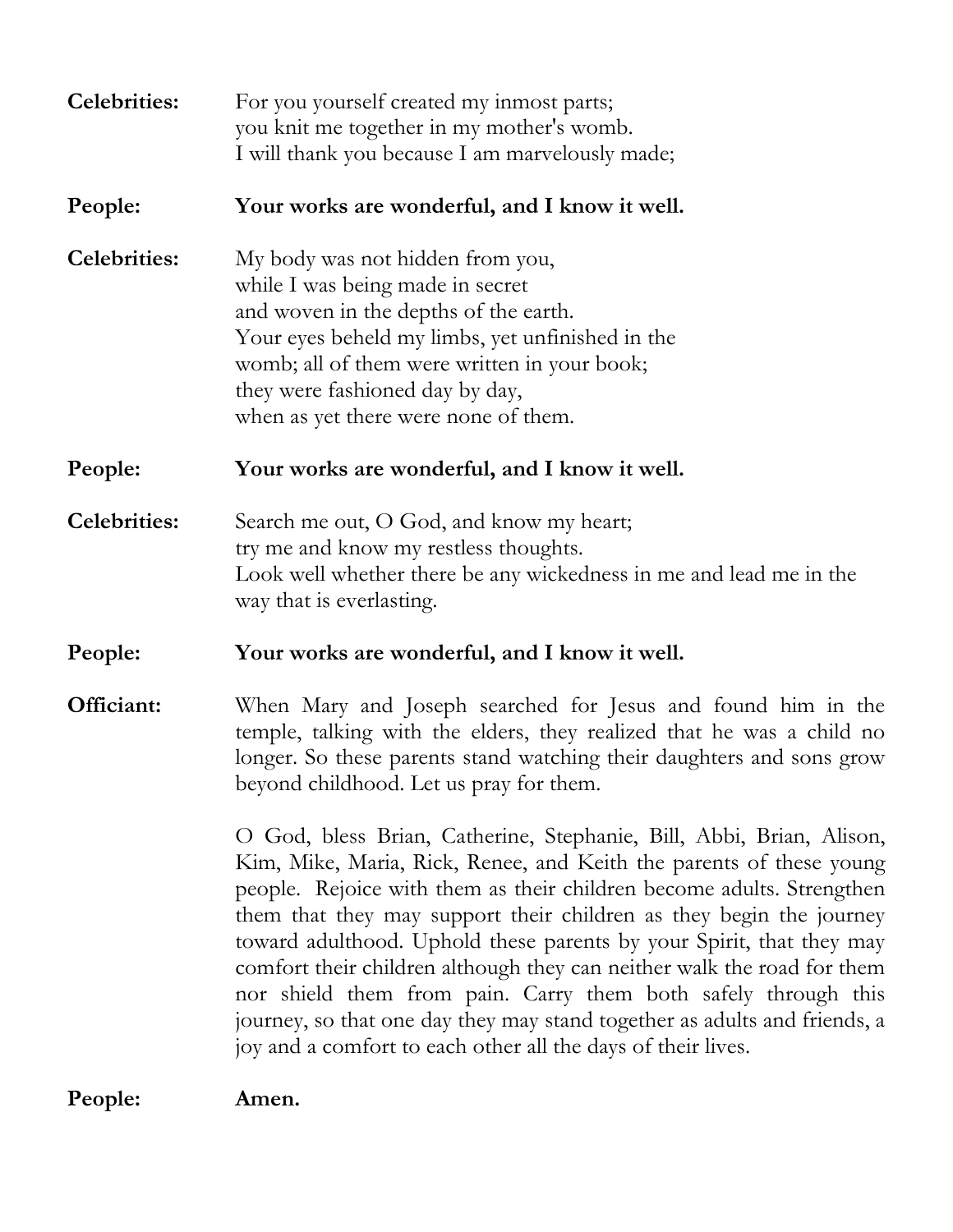# **The Charge to J2A Members and Congregation**

**Officiant:** Dear friends of Maddie, Madeleine, Charlotte, Jason, Colin, Joseph, and Erica: as they move beyond the circle of family, they will need loyal friends. Will you stand by them, knowing that there may be times when your support means more than any other?

# **J2A: We will, with God's help.**

**Officiant:** As the living Body of Christ, we have been empowered by the Holy Spirit to do God's work in the world. Will you, as a community of God which spans the generations, share your knowledge and experience with these young persons as they become young women and men?

**People: We will, with God's help.** 

**Officiant:** Will you guide, guard and sustain them as they grow into the full stature of Christ?

**People: We will, with God's help.** 

# **The Blessing**

**Officiant:** Dear friends, you have been armed by Almighty God with both the imagination of childhood and the strength and creative power of adulthood; now you must journey forth to gain the skills you will need to assume full responsibility as an adult.

*The Celebrity kneels. The parents and teachers come forward and lay their hands on the Celebrity's shoulders. The Officiant lays hands on each. The congregation sits.* 

# **Officiant:**

(Maddie, Madeleine, Charlotte, Jason, Colin, Joseph, Erica)*;* who on this day moves from childhood to adulthood, may Almighty God fill you with courage, wisdom and joy. May Jesus Christ, your strong companion and never failing friend, make you strong in faith and defend you on every side. May the Holy Spirit guide you in truth and peace. And may the blessing of God Almighty, Creator, Redeemer and Sustainer, rest upon you this day and for evermore.

# **People: Amen.**

*After the blessing, parents return to their seats. The Celebrities face the congregation to be recognized. (applause is appropriate)*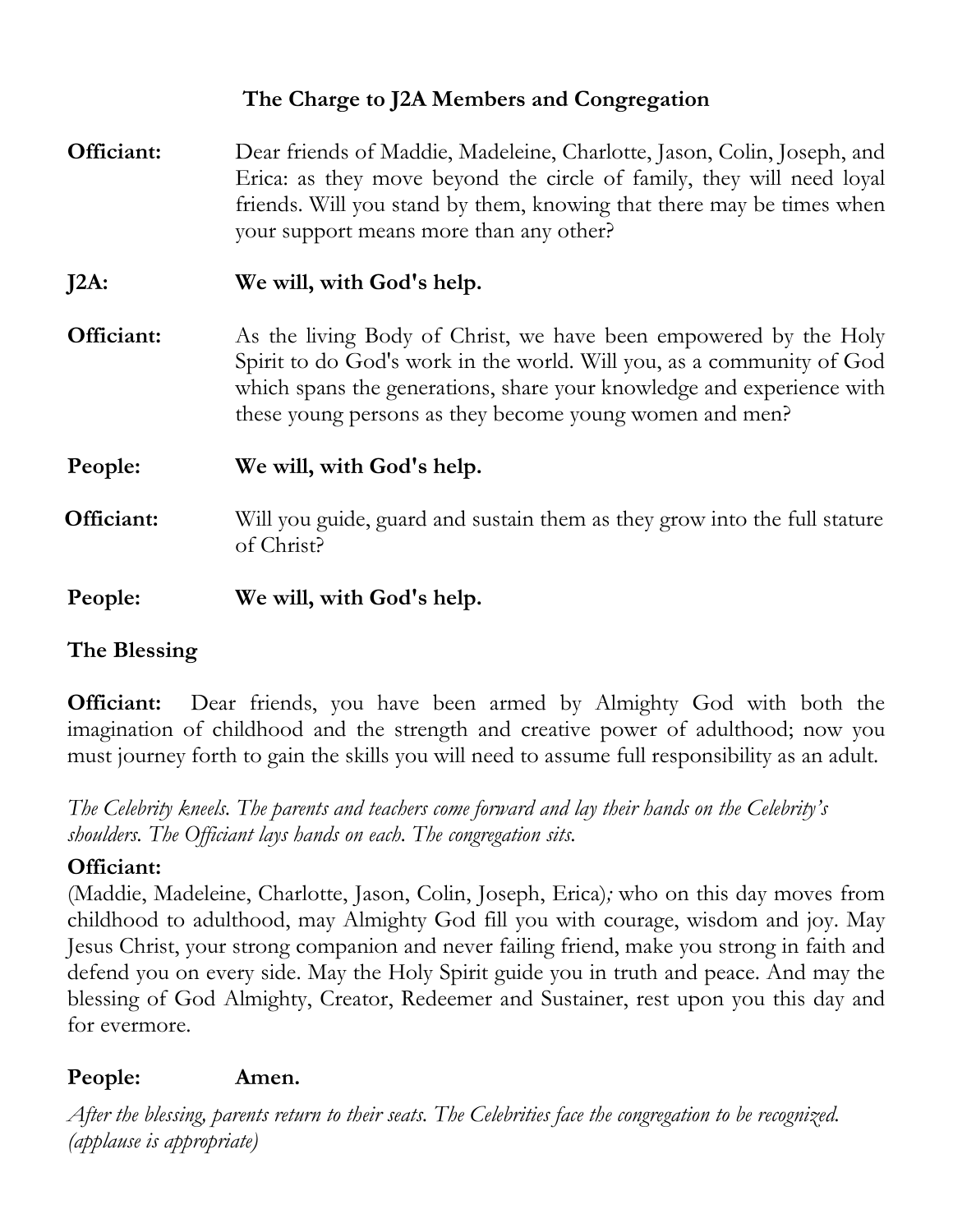

# **Zach Duck:**

Trusting God's promise of new life, we pray for the renewal of the church, the world, and all of creation. *A brief silence.* 

We pray for all of God's children. We pray for you to show us your wisdom and guidance so that throughout the day we may overcome troubled times and grant others peace. We ask that all who have faith and those who are uncertain about their faith are led to you and receive stability and security knowing they are loved. We pray especially the Archbishop of Canterbury Justin, our Presiding Bishop Michael, our Bishop William, our Priest Amy, our Brother John, Deacon Barbara, our Pastoral Associate Kate, and our Candidate Allie.

## Hear us, O God. **Your mercy is great.**

We pray that everyone has clean water. We hope the clean water nourishes us. We pray that everyone has plentiful foods, clean air, and shelter. We pray that everyone has meaningful education that leads to a purposeful vocation.

# Hear us, O God. **Your mercy is great.**

We pray for our local mayors and government. We also pray for our school districts and all the teachers helping kids during covid, and all the people who keep us safe during emergencies.

Hear us, O God. **Your mercy is great.** 

Come to the aid of those who are persecuted, oppressed, or imprisoned by hostile governments. Walk with refugees and immigrants as they seek safe homes. Raise up leaders who are generous and hospitable to migrant families. Teach us to honor one another regardless of race, gender or religious affiliation. Provide for all those suffering from the aftermath of natural disasters, gun violence and terrorist attacks.

Hear us, O God. **Your mercy is great.**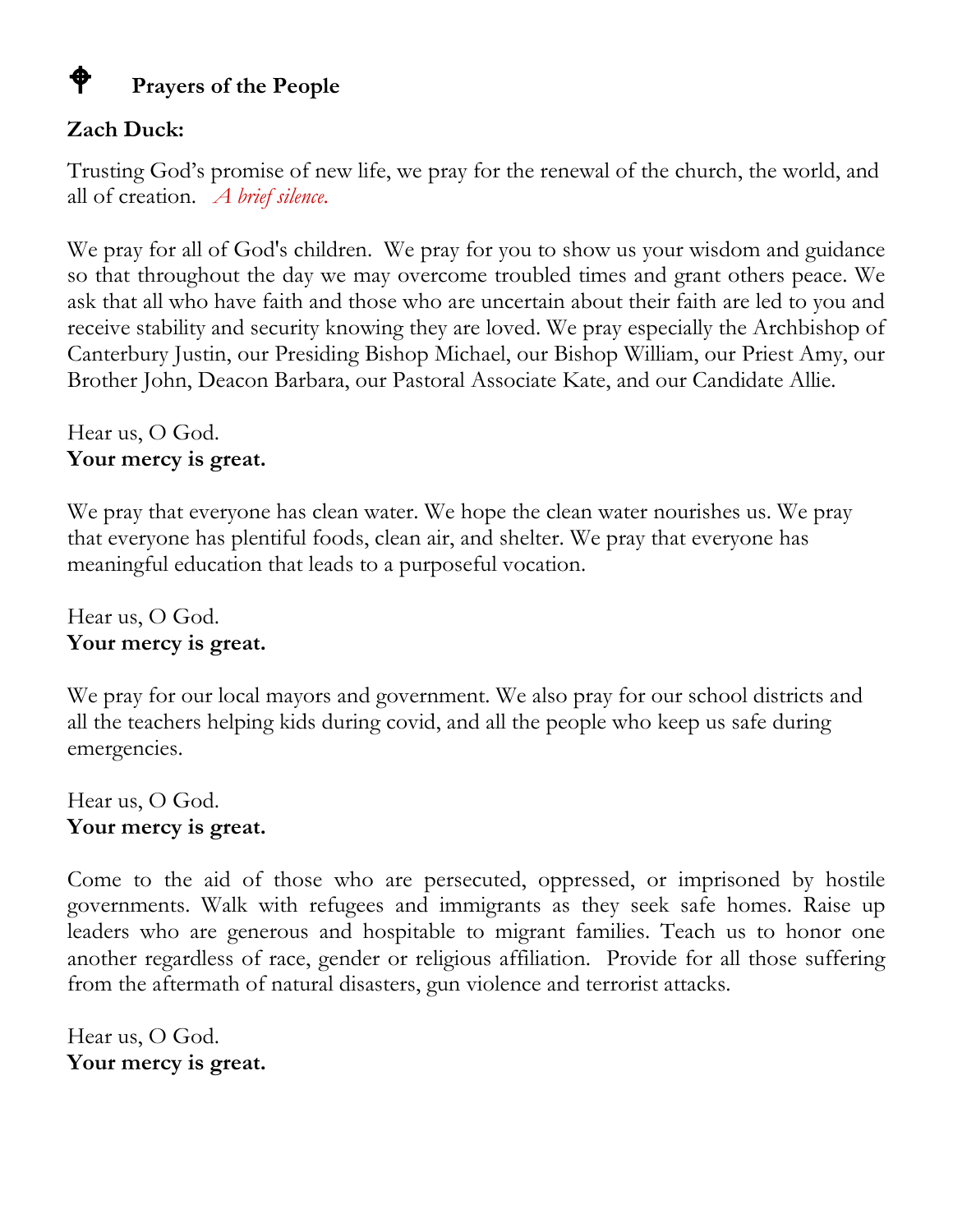For the President and Vice president, for those in authority, the leaders of our Nation. We pray for peace among all nations and in our world.

Hear us, O God. **Your mercy is great.** 

Heavenly Father please hear this prayer for the departed and provide these souls with your love as they enter your heavenly kingdom. Please help the loved ones left behind to find peace in their time of mourning.

Hear us, O God. **Your mercy is great.** 

Bring relief to bodies weary with pain or sickness. Bless doctors, nurses, hospice workers, home health care providers, therapists, social workers, and all caregivers who demonstrate your love in acts of healing and tenderness toward those in need especially all those on our parish prayer list, and all those we remember at this time .. *Pause…..*. Restore their trust in you, even as you meet their every need. We pray also for those in the Armed Forces, all first responders and all who work for peace, especially Donald, James, Joseph, Gregory, James, Sam, Ken, Trevor, Grace, Drew, Shawn, Nathan, and John Michael, Brittany, and David.

Hear us, O God. **Your mercy is great.** 

We pray today for Deacon Barbara and Bob Jensen in honor of whose 50<sup>th</sup> wedding anniversary the Sanctuary Flowers have been given and we also pray for Sherman Hirschfeld in whose memory the Sanctuary Candle burns.

Hear us, O God. **Your mercy is great.** 

We remember with thanksgiving the birthdays of Robert Hegedus and Gwen Rebbeck.

Hear us, O God. **Your mercy is great.**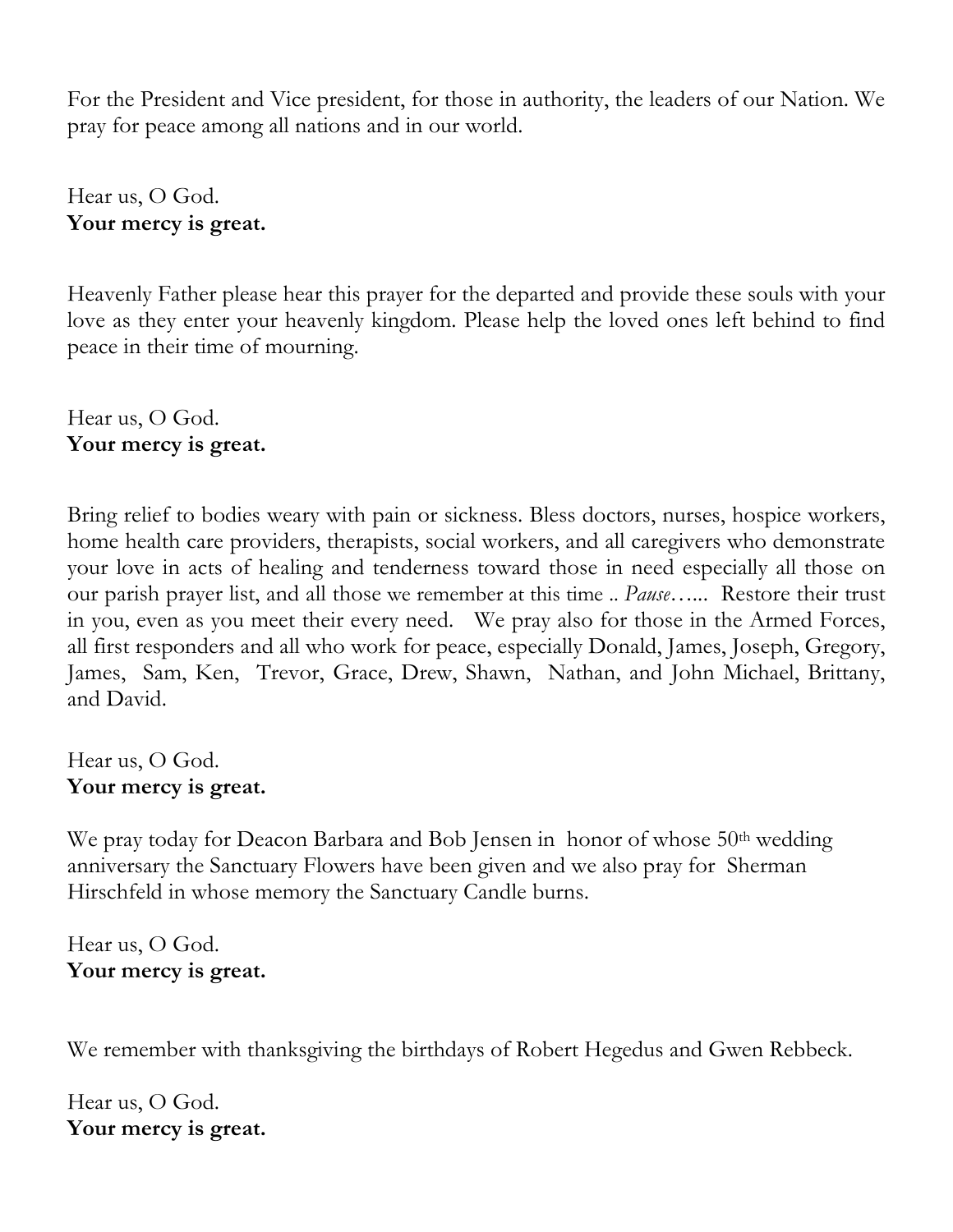All honor and glory and blessing belong to you. We praise you for the faith of the saints especially those we remember at this time…(pause)……….. Be near us as we await the day when we will feast with the risen Christ forever.

Hear us, O God. **Your mercy is great.** 

We commend these and all our prayers to you, O God. Come near to us with your saving help, for the sake of Jesus Christ, our risen Lord. **Amen.**

### **Children's Sermon Colin Duck & Erica Spero**

*Please be seated. Children are invited to the front of the church.* 

**The Exchange of Peace** 

**Maddi Clissold:** The peace of the Lord be always with you. **People: And also with you.** 

> *The peace may be shared through a sign, a nod, a bow. Please do not leave your place. Only members of the same household may exchange the Peace by touching. All may be seated.*

**Celebrant:** Offertory Sentence

**Special Music** 

#### **Offertory Music St. David's Choir**

# **Holy Communion**

### **The Great Thanksgiving BCP p. 372**

**Eucharistic Prayer D** *(the people may stand or kneel)* 

|                                                   | Celebrant The Lord be with you.         |
|---------------------------------------------------|-----------------------------------------|
|                                                   | People And also with you.               |
|                                                   | Celebrant Lift up your hearts.          |
|                                                   | People We lift them to the Lord.        |
| Celebrant                                         | Let us give thanks to the Lord our God. |
| People It is right to give God thanks and praise. |                                         |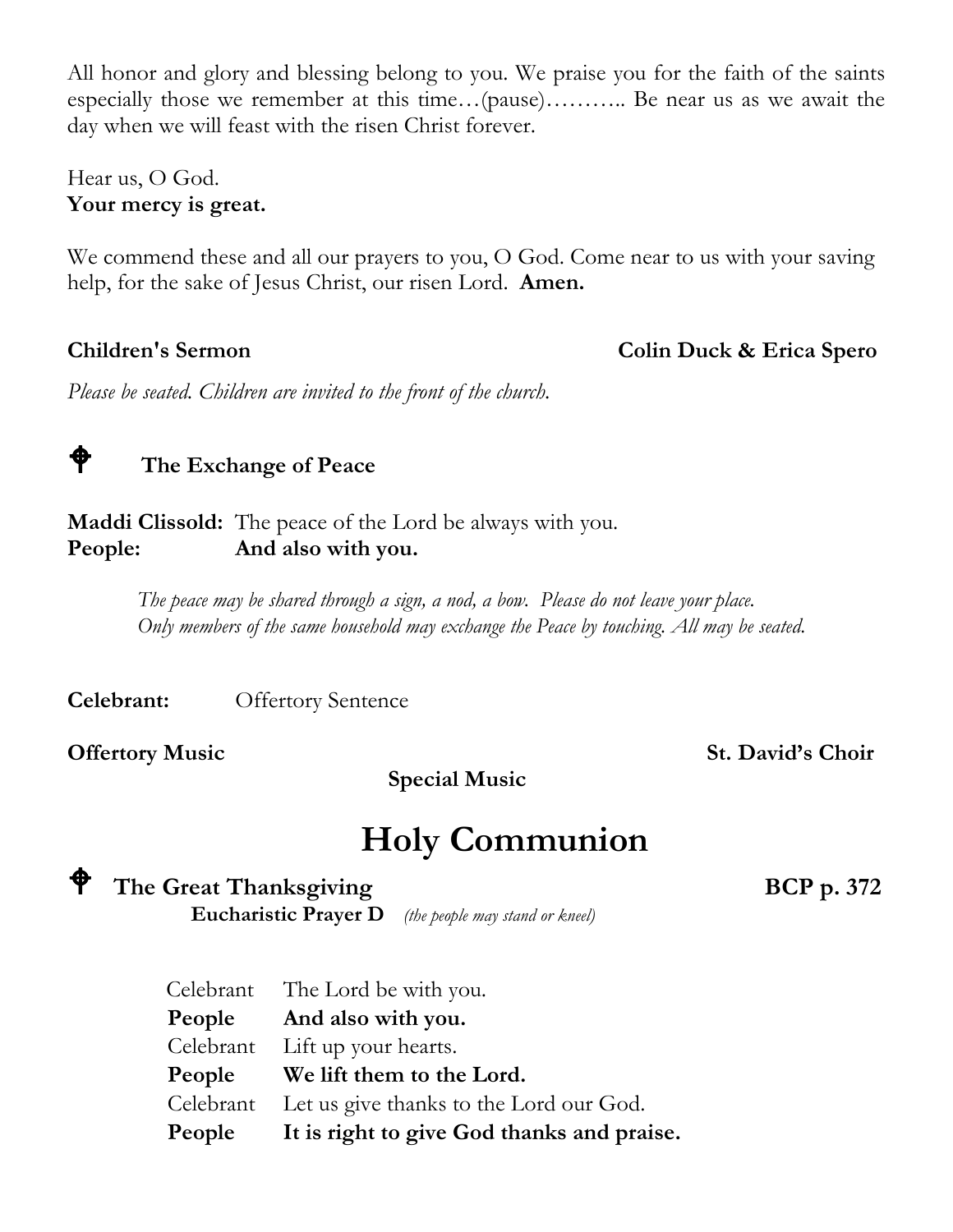It is truly right to glorify you, Father, and to give you thanks; for you alone are God, living and true, dwelling in light inaccessible from before time and forever.

Fountain of life and source of all goodness, you made all things and fill them with your blessing; you created them to rejoice in the splendor of your radiance.

Countless throngs of angels stand before you to serve you night and day; and, beholding the glory of your presence, they offer you unceasing praise. Joining with them, and giving voice to every creature under heaven, we acclaim you, and glorify your Name, as we sing,



We acclaim you, holy Lord, glorious in power. Your mighty works reveal your wisdom and love. You formed us in your own image, giving the whole world into our care, so that, in obedience to you, our Creator, we might rule and serve all your creatures. When our disobedience took us far from you, you did not abandon us to the power of death. In your mercy you came to our help, so that in seeking you we might find you. Again, and again you called us into covenant with you, and through the prophets you taught us to hope for salvation.

Father, you loved the world so much that in the fullness of time you sent your only Son to be our Savior. Incarnate by the Holy Spirit, born of the Virgin Mary, he lived as one of us, yet without sin. To the poor he proclaimed the good news of salvation; to prisoners, freedom; to the sorrowful, joy. To fulfill your purpose he gave himself up to death; and, rising from the grave, destroyed death, and made the whole creation new.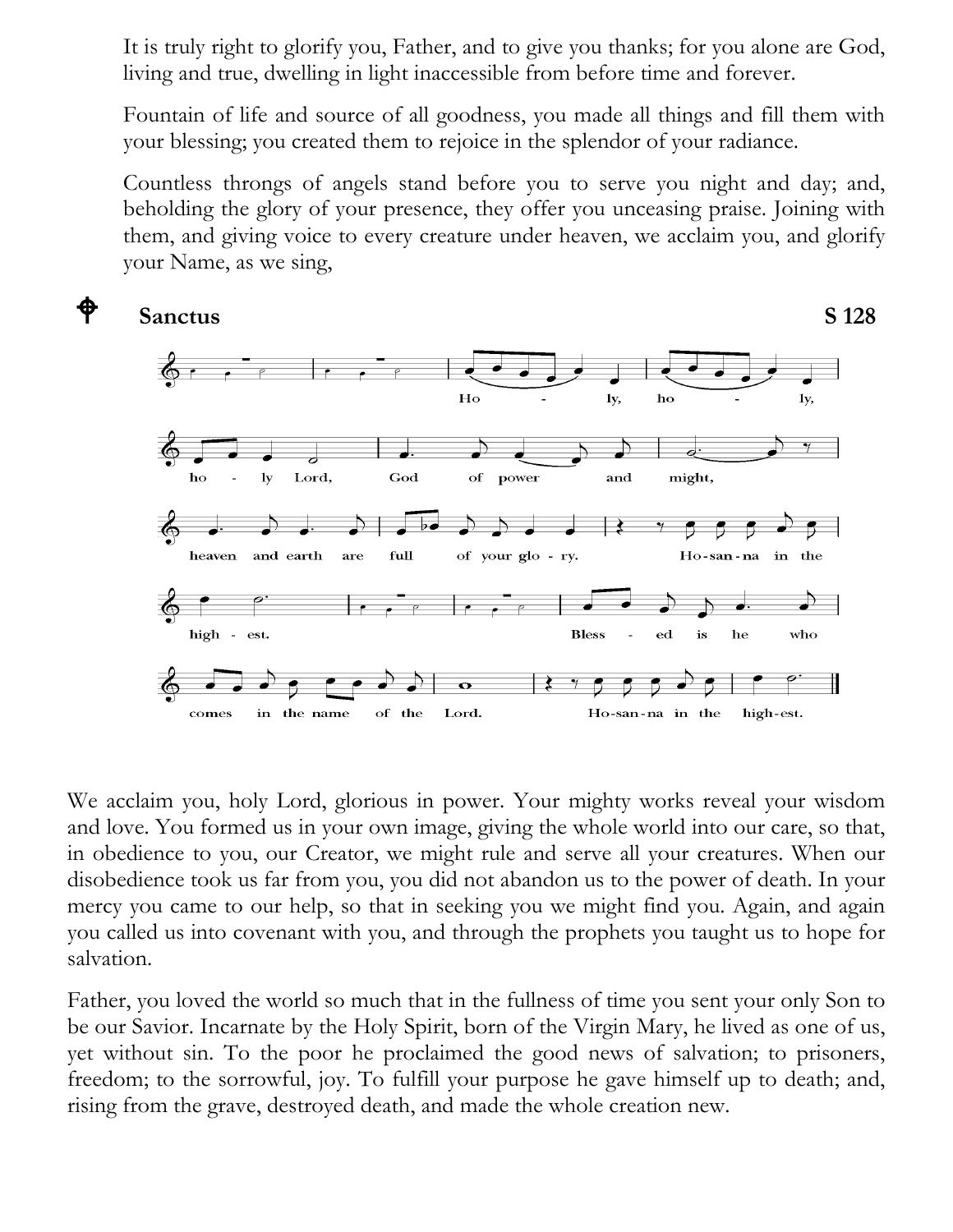And, that we might live no longer for ourselves, but for him who died and rose for us, he sent the Holy Spirit, his own first gift for those who believe, to complete his work in the world, and to bring to fulfillment the sanctification of all.

When the hour had come for him to be glorified by you, his heavenly Father, having loved his own who were in the world, he loved them to the end; at supper with them he took bread, and when he had given thanks to you, he broke it, and gave it to his disciples, and said, "Take, eat: This is my Body, which is given for you. Do this for the remembrance of me."

After supper he took the cup of wine; and when he had given thanks, he gave it to them, and said, "Drink this, all of you. This is my Blood of the new Covenant, which is shed for you and for many for the forgiveness of sins. Whenever you drink it, do this for the remembrance of me."

Father, we now celebrate this memorial of our redemption. Recalling Christ's death and his descent among the dead, proclaiming his resurrection and ascension to your right hand, awaiting his coming in glory; and offering to you, from the gifts you have given us, this bread and this cup, we praise you and we bless you.

| Celebrant and People | We praise you, we bless you,      |
|----------------------|-----------------------------------|
|                      | we give thanks to you,            |
|                      | and we pray to you, Lord our God. |

Lord, we pray that in your goodness and mercy your Holy Spirit may descend upon us, and upon these gifts, sanctifying them and showing them to be holy gifts for your holy people, the bread of life and the cup of salvation, the Body and Blood of your Son Jesus Christ.

Grant that all who share this bread and cup may become one body and one spirit, a living sacrifice in Christ, to the praise of your Name.

Remember, Lord, your one holy catholic and apostolic Church, redeemed by the blood of your Christ. Reveal its unity, guard its faith, and preserve it in peace.

Remember all who minister in your Church. Remember all your people, and those who seek your truth.

Remember all who have died in the peace of Christ, and those whose faith is known to you alone; bring them into the place of eternal joy and light.

And grant that we may find our inheritance with the Blessed Virgin Mary, with patriarchs, prophets, apostles, and martyrs, with David and all the saints who have found favor with you in ages past. We praise you in union with them and give you glory through your Son Jesus Christ our Lord.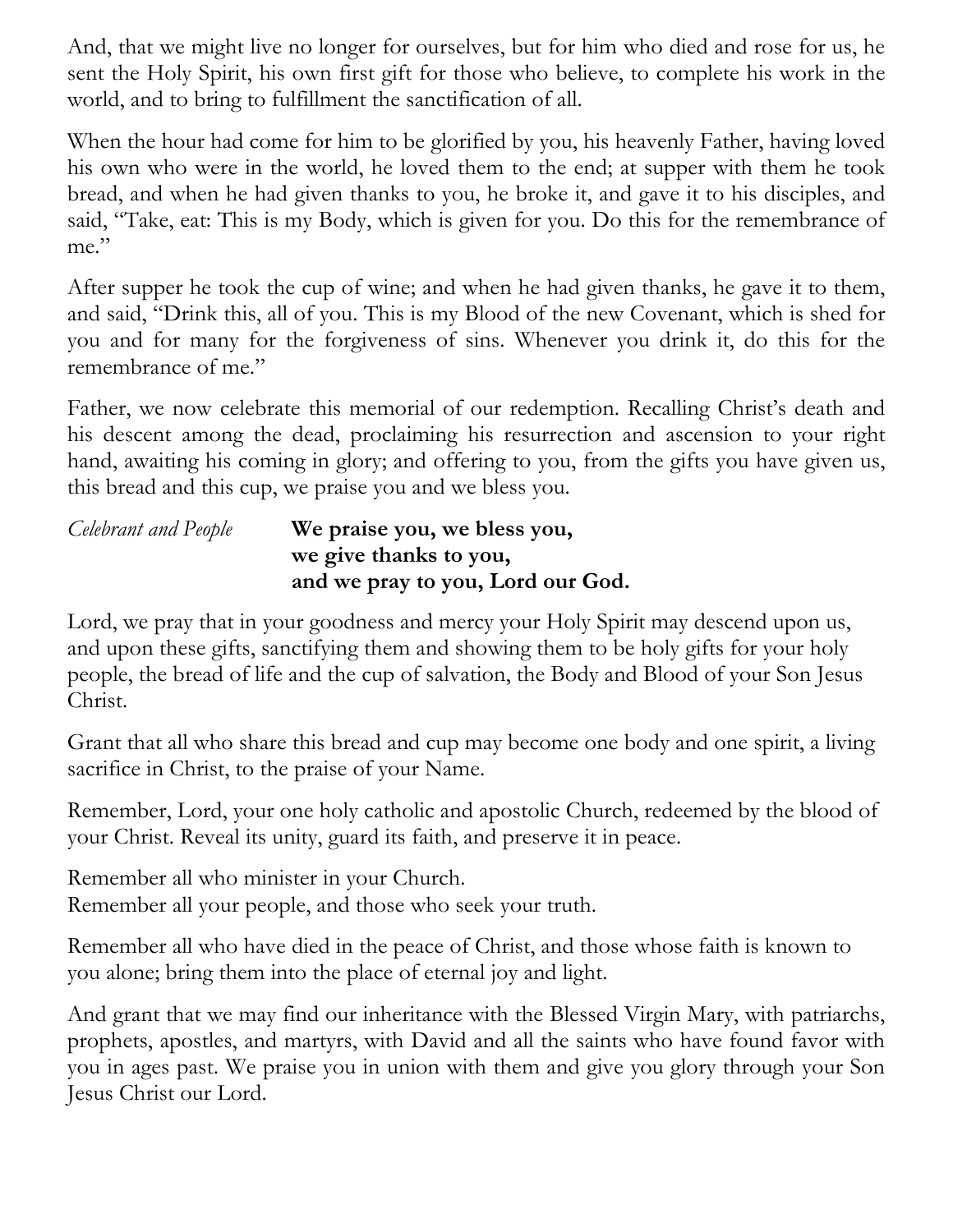Through Christ, and with Christ, and in Christ, all honor and glory are yours, Almighty God and Father, in the unity of the Holy Spirit, for ever and ever. **Amen.**  And now, as our Savior Christ has taught us, we are bold to say,

> **Our Father, who art in heaven, hallowed be thy Name, thy kingdom come, thy will be done, on earth as it is in heaven. Give us this day our daily bread. And forgive us our trespasses, as we forgive those who trespass against us. And lead us not into temptation, but deliver us from evil. For thine is the kingdom, and the power, and the glory for ever and ever. Amen.**







 Celebrant The Gifts of God for the People of God. Take them in remembrance that Christ died for you, and feed on him in your hearts by faith, with thanksgiving.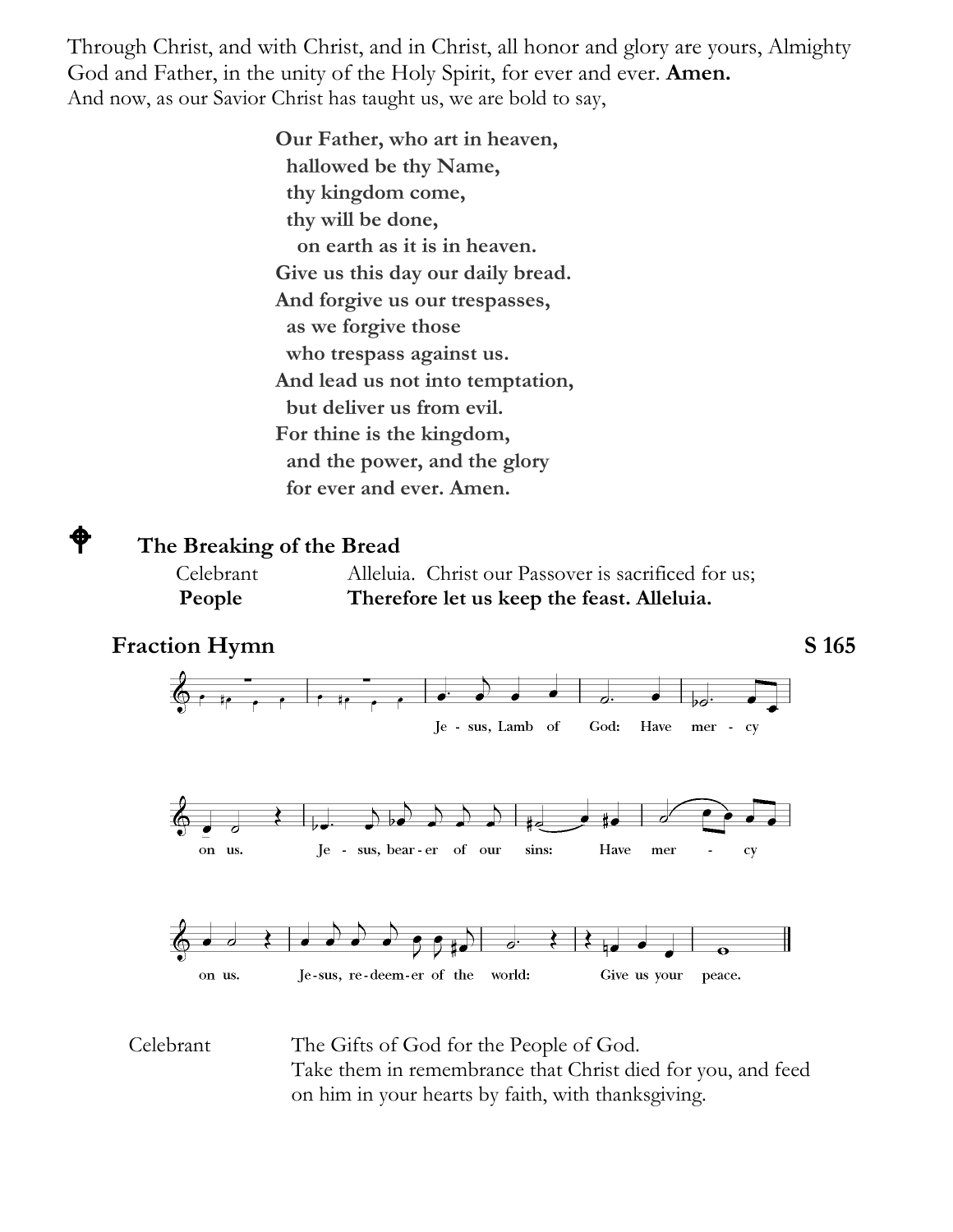#### **Communion Song The Communion Song Communion Song The Communion Song The Communion Song The Communion Song The Communion Song The Communion Song The Communion Song The Communion Song The Communion Song The Communion Song T**

#### **Musette in D Major-BWV Anh 126**

J.S. Bach (1685-1750)

#### **Communion Music "Here I am Lord"**

#### **Verse one**

I, the lord of sea and sky, I have heard my people cry. All who dwell in deepest sin My hand will save. I who made the stars of night, I will make their darkness bright. Who will bear my light to them? Whom shall I send?

#### **Chorus**

Here I am, lord. Is it I, lord? I have heard you calling in the night. I will go, lord, if you lead me, I will hold your people in my heart.

### **Verse two**

 I, the lord of snow and rain, I have borne my people's pain. I have wept for love of them, They turn away. I will break their hearts of stone, Give them hearts for love alone. I will speak my word to them. Whom shall I send?

### **Chorus (***repeat* **)**

### **Verse three**

I, the lord of wind and flame, I will tend the poor and lame. I will set a feast for them, My hand will save. Finest bread I will provide Till their hearts be satisfied. I will give my life to them. Whom shall I send? **Chorus (***repeat* **)**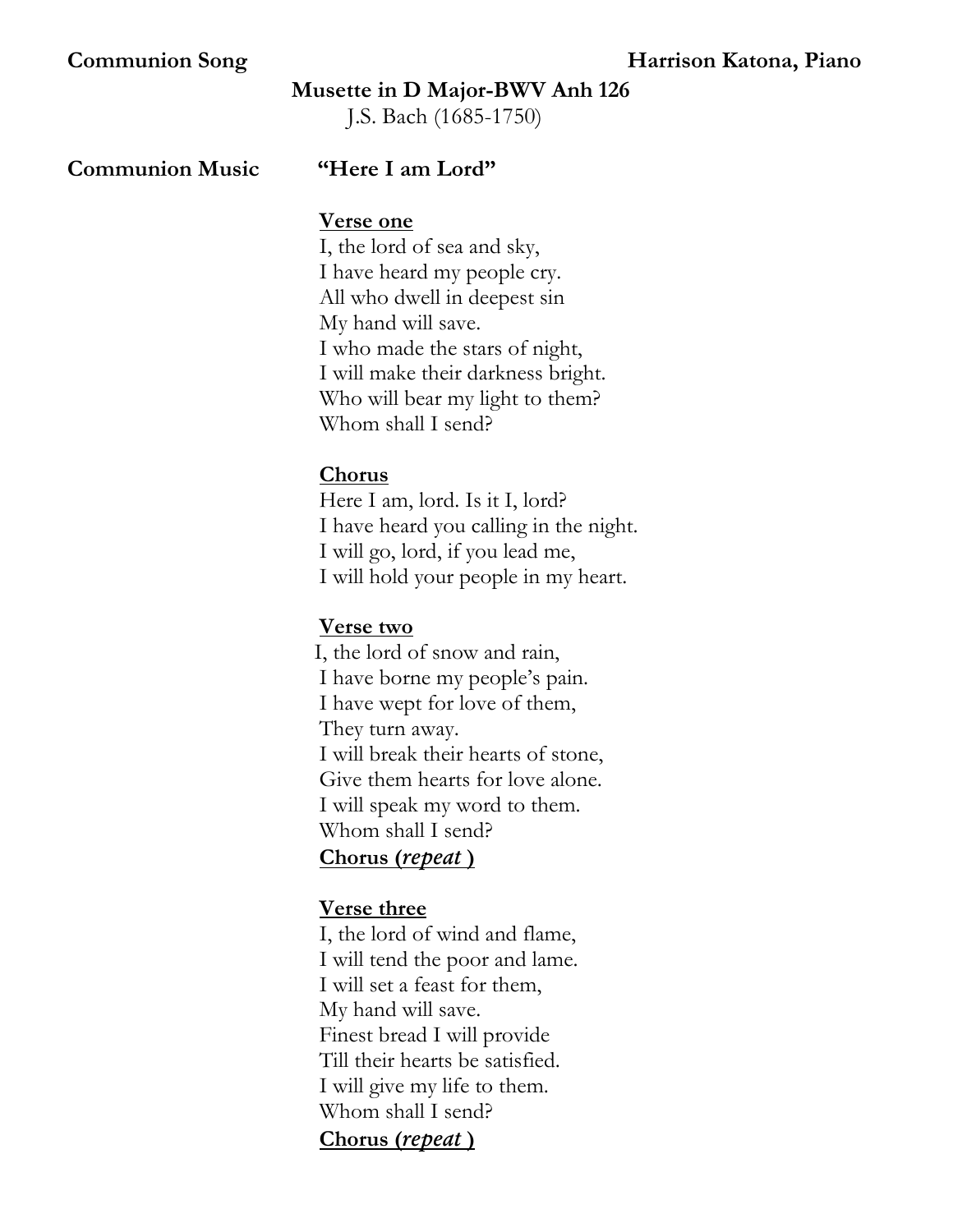# **P** Post Communion Prayer BCP p. 366

*( (the people may stand or kneel)* 

CelebrantLet us pray.

**Almighty and everliving God, we thank you for feeding us with the spiritual food of the most precious Body and Blood of your Son our Savior Jesus Christ; and for assuring us in these holy mysteries that we are living members of the Body of your Son, and heirs of your eternal kingdom. And now, Father, send us out to do the work you have given us to do, to love and serve you as faithful witnesses of Christ our Lord. To him, to you, and to the Holy Spirit, be honor and glory, now and forever. Amen.** 

#### **Announcements**

 *(all those who would like to make a brief announcement, please come up to the first row by the lectern)* 

**P** Recessional **Exercise Exercise Exercise Exercise Exercise Exercise Exercise Exercise Exercise A Joseph Eswine, Guitar** 

#### **"Shine Jesus Shine"**

#### **Chorus**

Shine, Jesus shine, Fill this land with the Father's glory. Blaze, spirit blaze, Set our hearts on fire. Flow, river flow, Flood the nations with grace and mercy. Send forth your word, Lord and let there be light.

#### **Verse one**

Lord, the light of your love is shining, In the midst of the darkness shining, Jesus, light of the world, shine upon us, Set us free by the truth you now bring us, Shine on me. Shine on me.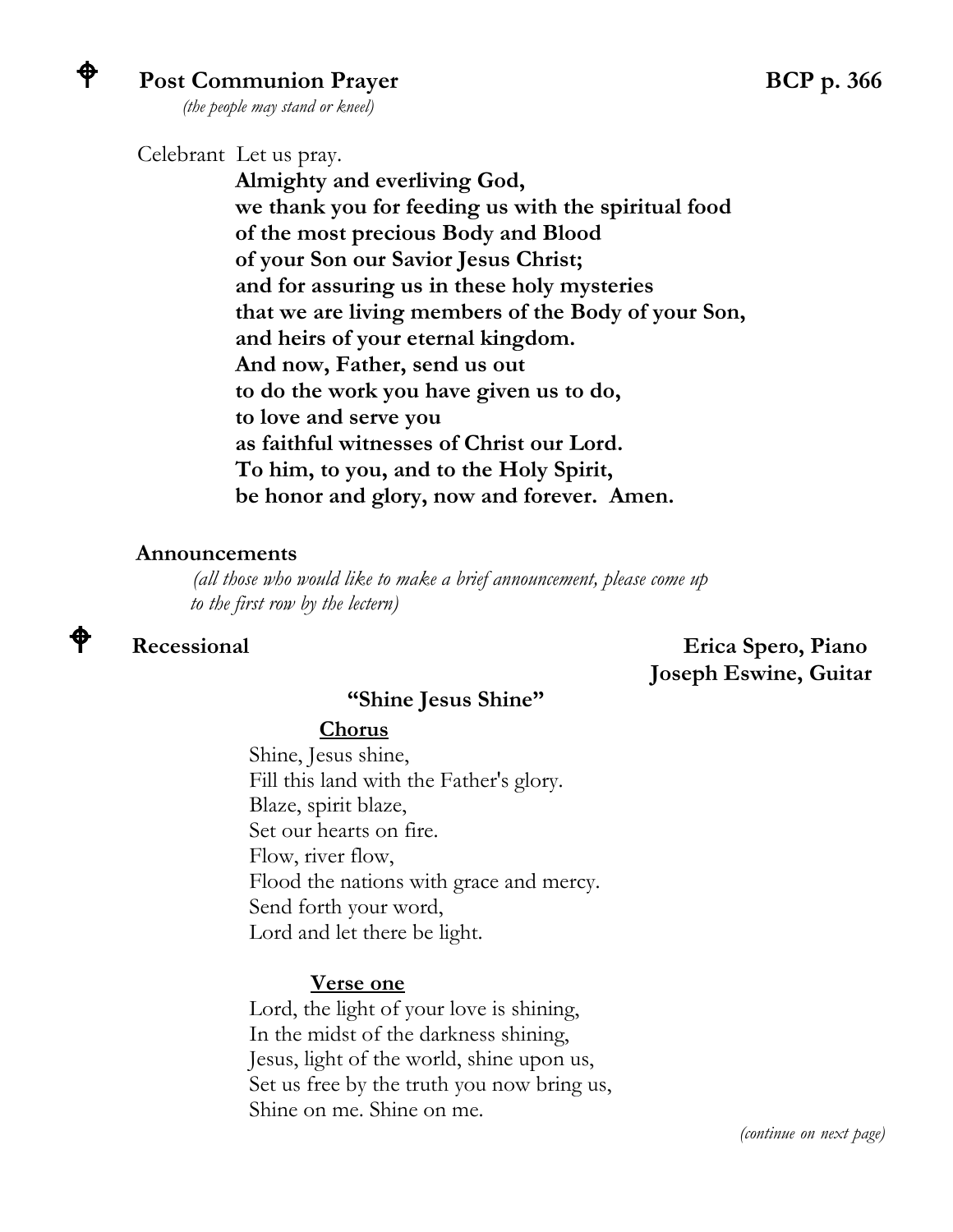#### **Chorus**

**Celebrities and J2A members are asked to return to the Sanctuary after the service for photos.** 

# **To our Rite 13 Celebrities and the rest of the J2A Youth Group:**

It's been wonderful to watch you all grow over the years, especially after we've faced the challenges of a pandemic and not being able to gather like we used to! I'm so happy J2A came together again this year, and you have all gotten to know each other better while creating some fun memories. I look forward to seeing all that you will accomplish within the St. David's community and beyond!

To the celebrities, each of you are special in your own way and it has been such a blessing to know each of you and watch you continue to grow in your faith. May God bless and keep you close on your journey to adulthood. We are so proud of all of you!

Love, Abbi, Jen, and AJ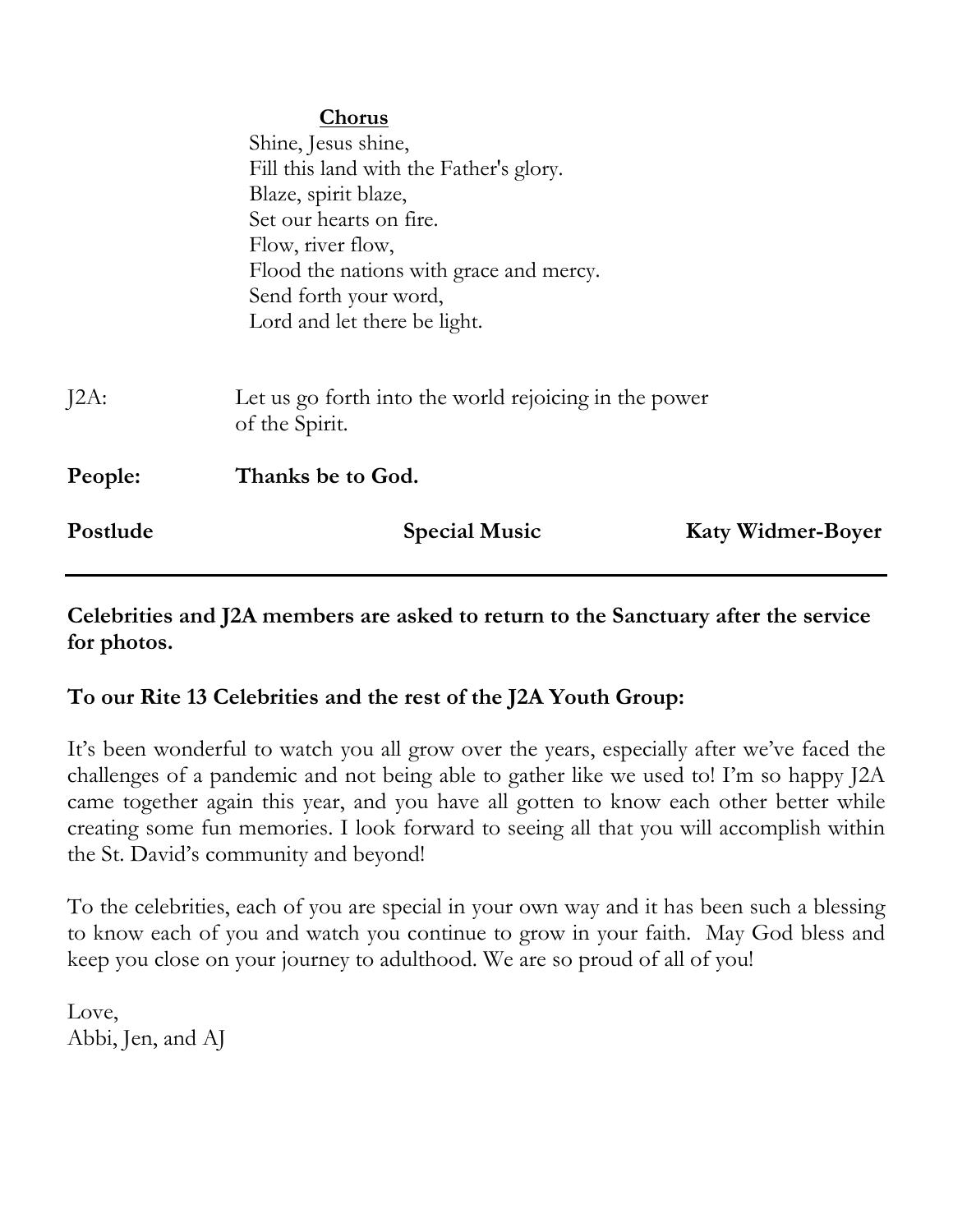

# **Participants in the Services**

|                                 | $8:00 \text{ am}$                                                                                                             | $10:00$ am                                                                                                                    |
|---------------------------------|-------------------------------------------------------------------------------------------------------------------------------|-------------------------------------------------------------------------------------------------------------------------------|
| Presiding                       | The Rev. Amy S. Cornell                                                                                                       | The J2A Youth Group                                                                                                           |
| Celebrant                       | The Rev. Amy S. Cornell                                                                                                       | The Rev. Amy S. Cornell                                                                                                       |
| <b>Preachers</b>                | Maddie Katona<br><b>Madeleine Peeters</b><br><b>Charlotte Clissold</b><br><b>Jason Whitlock</b><br><b>Joseph Allen Eswine</b> | Maddie Katona<br><b>Madeleine Peeters</b><br><b>Charlotte Clissold</b><br><b>Jason Whitlock</b><br><b>Joseph Allen Eswine</b> |
| <b>Children's Sermon</b>        |                                                                                                                               | <b>Colin Duck and Erica Spero</b>                                                                                             |
| <b>Guest Musicians</b>          |                                                                                                                               | <b>Katy Widmer-Boyer</b><br>St. David's Choir<br>Guitar – Joseph Eswine<br>Piano - Harrison Katona<br>Piano - Erica Spero     |
| Eucharistic<br><b>Ministers</b> | <b>Leslie Terhune</b>                                                                                                         | <b>Leslie Terhune</b><br><b>Patricia Thomsson</b>                                                                             |
| <b>Readers</b>                  | <b>Leslie Terhune</b>                                                                                                         | <b>Madeleine Peeters</b><br>Erica Spero<br><b>Jordan Bailey</b>                                                               |
| <b>Prayer Readers</b>           |                                                                                                                               | <b>Zach Duck</b><br>Maddie Katona<br><b>Charlotte Clissold</b>                                                                |
| Acolytes                        | <b>Leslie Terhune</b>                                                                                                         | <b>Harrison Katona</b><br><b>Zach Duck</b><br><b>Jordan Bailey</b>                                                            |
| Greeters                        |                                                                                                                               | <b>J2A Youth Group</b>                                                                                                        |
| <b>Ushers</b><br>Verger         | Jon & Renee Christiansen                                                                                                      | <b>Colin Duck</b>                                                                                                             |
| Counters                        |                                                                                                                               | <b>John Patterson</b><br>Susan Jakober                                                                                        |
| <b>Artwork</b>                  |                                                                                                                               | Erica Spero                                                                                                                   |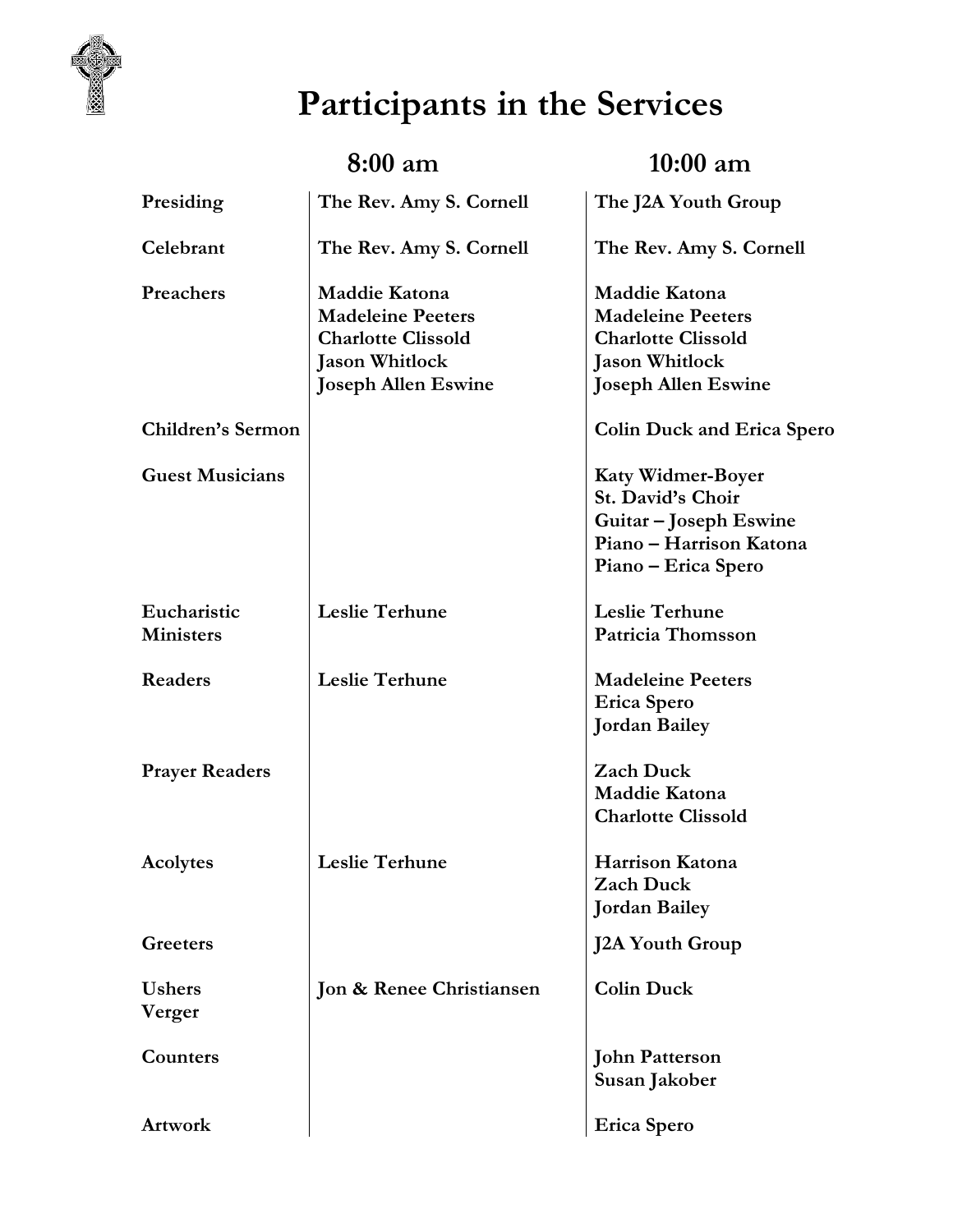# **Announcements**

**Welcome, Visitors!** If you are a visitor or newcomer to our worship this morning, please print your name, address and phone number in the guest book in the Narthex. To learn more about the Episcopal Church or St. David's, please take a brochure and a copy of our current newsletter located on the table by the guest book.

### **Free Wifi: Withopenarms**

**Evening Prayer -** On **Tuesdays, Wednesdays and Thursdays**, Mother Amy will be offering Evening Prayer at **5:30 pm on Zoom**. Please join for this opportunity to pray together from the Book of Common Prayer with daily appointed readings. The Zoom link is on the website events page.

\_\_\_\_\_\_\_\_\_\_\_\_\_\_\_\_\_\_\_\_\_\_\_\_\_\_\_\_\_\_\_\_\_\_\_\_\_\_\_\_\_\_\_\_\_\_\_\_\_\_\_\_\_\_\_\_\_\_\_\_\_\_\_\_\_\_\_\_\_\_\_\_\_\_\_

**Contemplative Prayer -** Prayer at St. David's meets on the **1st and 3rd Monday** of each month from 7-8 PM for a 20-minute sit and reflection/conversation. In June the dates are **6/6 and 6/20.** http://www.stdavidscranbury.com/events.html Prayer at St. Francis meets **every Wednesday** from 1-2 PM for a 25-minute sit and reflection/conversation. https://www.stfrancisdunellen.org

 $\Box$ 

**Prayer Station -** After each service Deacon Barbara will sit in the back: listen to your concerns, pray with and for you, and make a note to place on the board. I have also placed a post-it there. Hope to have you join me.

Faithfully, Deacon Barbara

**Sanctuary Flowers** have been donated today by Deacon Barbara & Bob Jensen in honor of their  $50<sup>th</sup>$  wedding anniversary.

**Sanctuary Candle** has been donated today by Martin Hirschfeld in loving memory of his father Sherman Hirschfeld.

\_\_\_\_\_\_\_\_\_\_\_\_\_\_\_\_\_\_\_\_\_\_\_\_\_\_\_\_\_\_\_\_\_\_\_\_\_\_\_\_\_\_\_\_\_\_\_\_\_\_\_\_\_\_\_\_\_\_\_\_\_\_\_\_\_\_\_\_\_\_\_\_\_\_\_

**Birthdays this week**: Robert Hegedus and Gwen Rebbeck.



 **Kick Off to SUMMER Picnic BASH !!!!!!!!!! Sunday June 26th - 11:15 am – 1:30 pm Hot Dogs Burgers & Rolls and drinks supplied by St. David's!** 

**Sign up sheet is now posted. Questions, please contact Kathy Herzog.**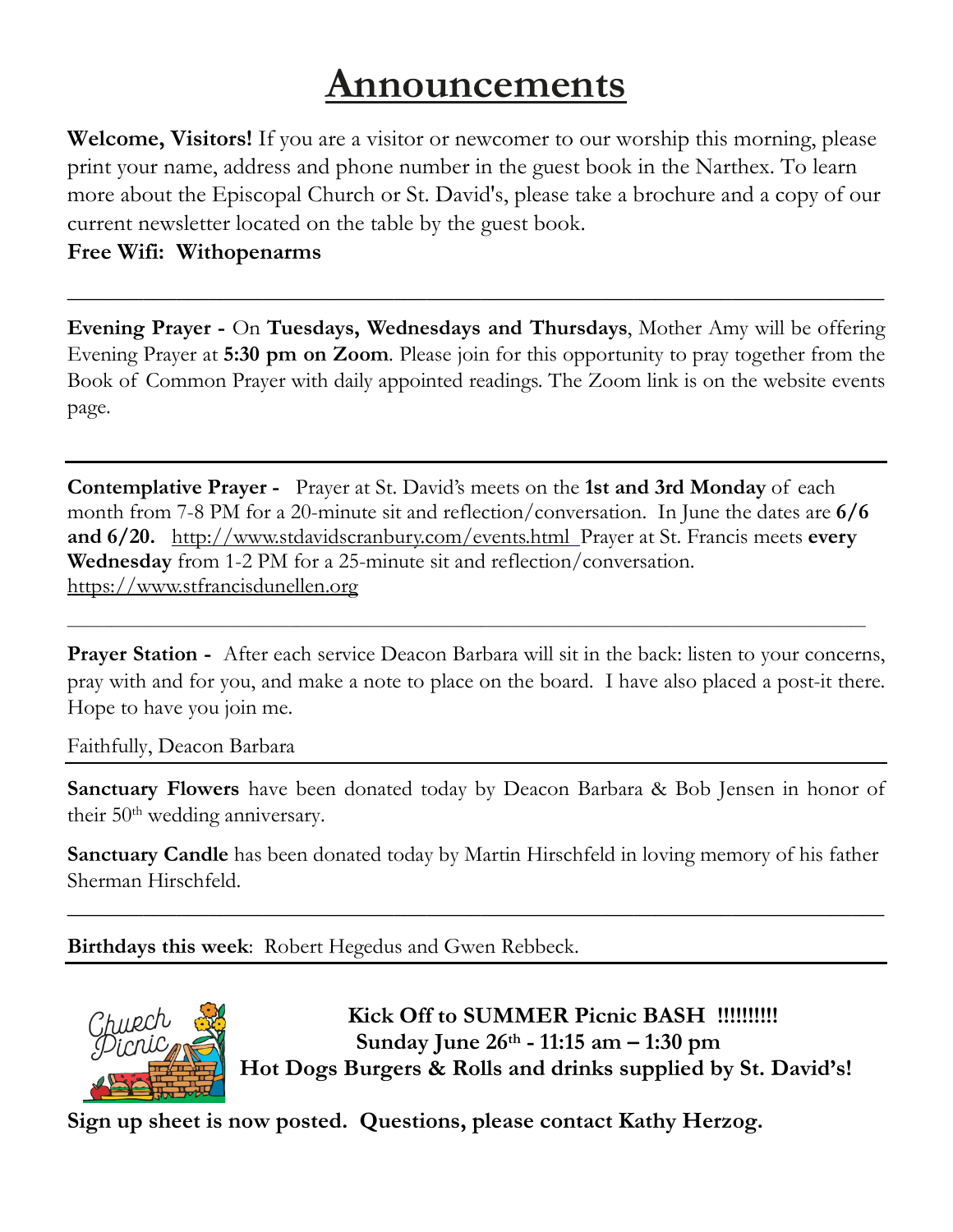

Coffee Hour has returned! In order to hold coffee hour volunteer hosts are needed. Coffee, tea, snacks and cleanup is all that is needed to be provided by the host. Please see sign up sheet on bulletin board. Below are the Sundays needed. Thank you for volunteering!

# **June Coffee Hour Hosts:**

|          | June 12: Deacon Barbara Jensen     |
|----------|------------------------------------|
|          | June 19: Sunday School Teachers    |
| June 26: | "Kick off to Summer Picnic Bash"   |
|          | Food, Fun & Fellowship GUARANTEED! |

# **July Lemonade Lingering**

July  $3$ : July 10:

### **\_\_\_\_\_\_\_\_\_\_\_\_\_\_\_\_\_\_\_\_\_\_\_\_\_\_\_\_\_\_\_\_\_\_\_\_\_\_\_\_\_\_\_\_\_\_\_\_\_\_\_\_\_\_\_\_\_\_\_\_\_\_\_\_\_\_\_\_ SAVE THE DATE (S) !!!!**

We are working on a new church directory. Our last photo directory was produced in 2016.

This directory will only be a good one if everyone signs up and comes in to work with the professional photographers—so please mark your calendars.

| Thursday, Sept. 22 2-8:30 pm |                |
|------------------------------|----------------|
| Friday,                      | $23$ 2-8:30 pm |
| Saturday                     | 24 10:30-5 pm  |

As we get closer, there will be opportunities for you to sign up. Every person or family who is photographed will receive a complimentary 8 x10" color photo and receive a directory.

If you elect to order your photos, they will be here in plenty of time for Christmas.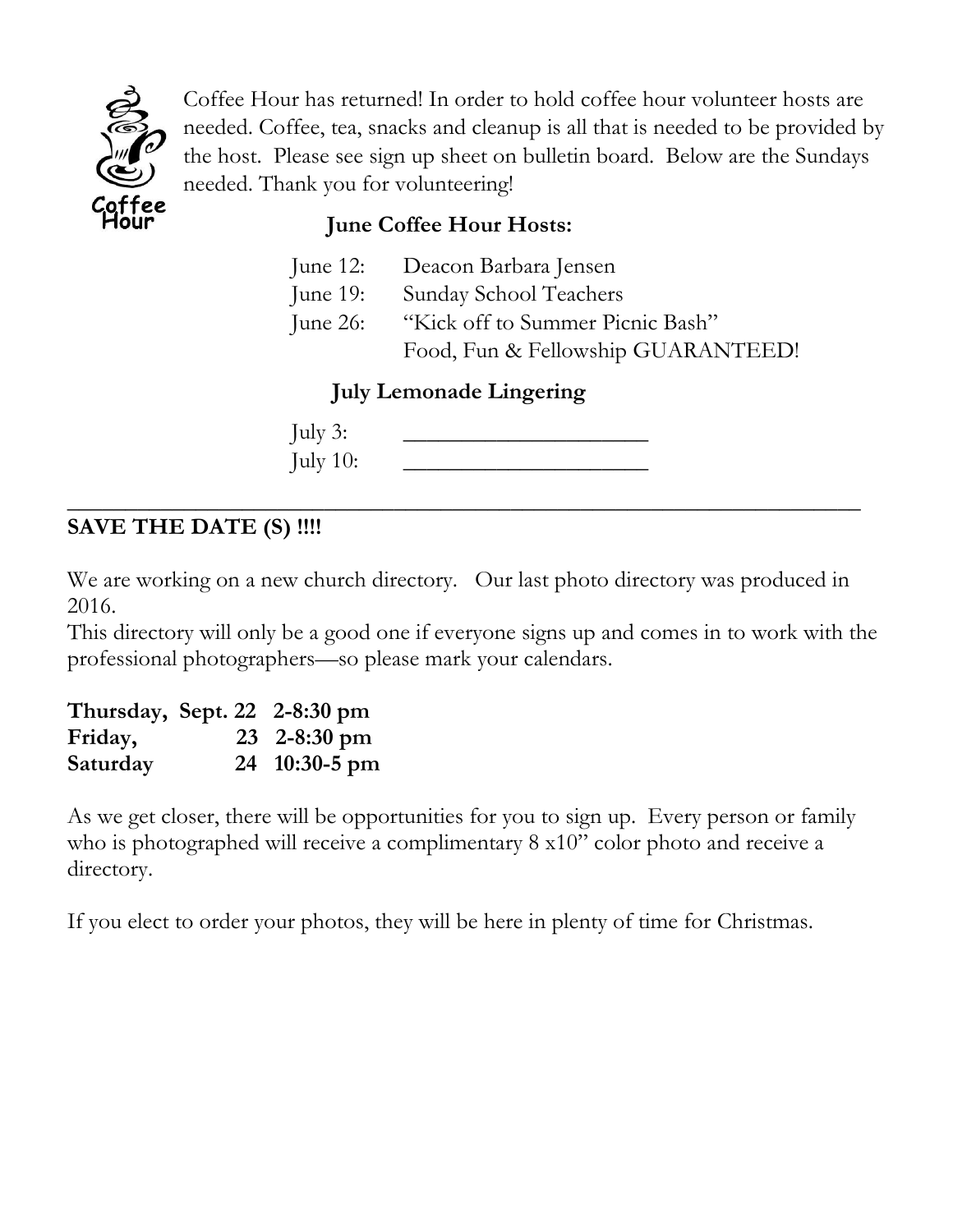

# **St David's Rummage Sale is Back! Saturday, September 10, 2022**

We are pleased to announce you may begin to bring in your gently used treasures! Again, this year due to COVID-19 concerns we are asking that all items be thoroughly cleaned before dropping them off. The church will be accepting items after each Sunday Service. Please bring your items to the 4/5 Sunday School classroom. If you are unable to make these times, please feel free to contact, Phyllis Robinson at  $phyllis.rob48@gmail.com$  to make other arrangements.

Preferred items include household goods, kitchenware, toys, sporting goods, jewelry, books, CD's & DVD's, power tools, garden tools, video games, purses/handbags, collectables, furniture, games, puzzles, and bicycles/scooters/skateboards. Unfortunately, we are NOT accepting mugs/drinking glasses, clothing or electronics. Experience has taught us that these items do not sell.

Thank you in advance for your generosity!

# **Please remember in your Prayers this week:**

Garrett, Susan, Kate, Tom, Nelson, Jeffrey, Gianni, Kai, Alan, Christopher, Jane, Scott, Steve, Honey, Edmund, Judy, Kadence, Jean, Jon.

\_\_\_\_\_\_\_\_\_\_\_\_\_\_\_\_\_\_\_\_\_\_\_\_\_\_\_\_\_\_\_\_\_\_\_\_\_\_\_\_\_\_\_\_\_\_\_\_\_\_\_\_\_\_\_\_\_\_\_\_\_\_\_\_\_\_\_\_\_\_\_\_\_\_\_\_\_\_\_\_\_\_\_\_\_\_\_

### **Please remember in your prayers those suffering with long-term illness:**

Judy, Tom, Michael, Don, Lourdes, Gabriel, Nora, Adrian, Russ, Elke, Mary, Ken, Beau, Yvonne, Theresa, Ed, Tracy, Alyssa, Debbie, Susan, Omar, David, Jane, Gary, Diane, Arthur, Paul, Rachel, Harry, Nicole, Joanne, Roger, Timothy, Neal, Loraine, Cliff, Alice, Lilly, John, Piper, Hilda, Kristen, Katie, Leslie, Jennie, Larry, Lana, Adam, Barbara Ann, Martha, Marion, Melanie, Helen, Kimi, Carolyn, Stewart, Joy, Russell, Joann, Sarah, Tracy, Kathy, Robin, Greg, Jim, Ellen, Mike, Alexander, Raymond, Linda, Karen, Sally, Ellen, Stacey, Kim, Jeff, Margaret, Sydney, Barbara, John, Jack, McKenna & Family.

**Pray for those in the Armed Forces and others who are serving at home and abroad:** Donald, James, Joseph, Gregory, James, Sam, Ken, Trevor, Grace, Drew, Shawn, Nathan, and John Michael, Brittany, David.